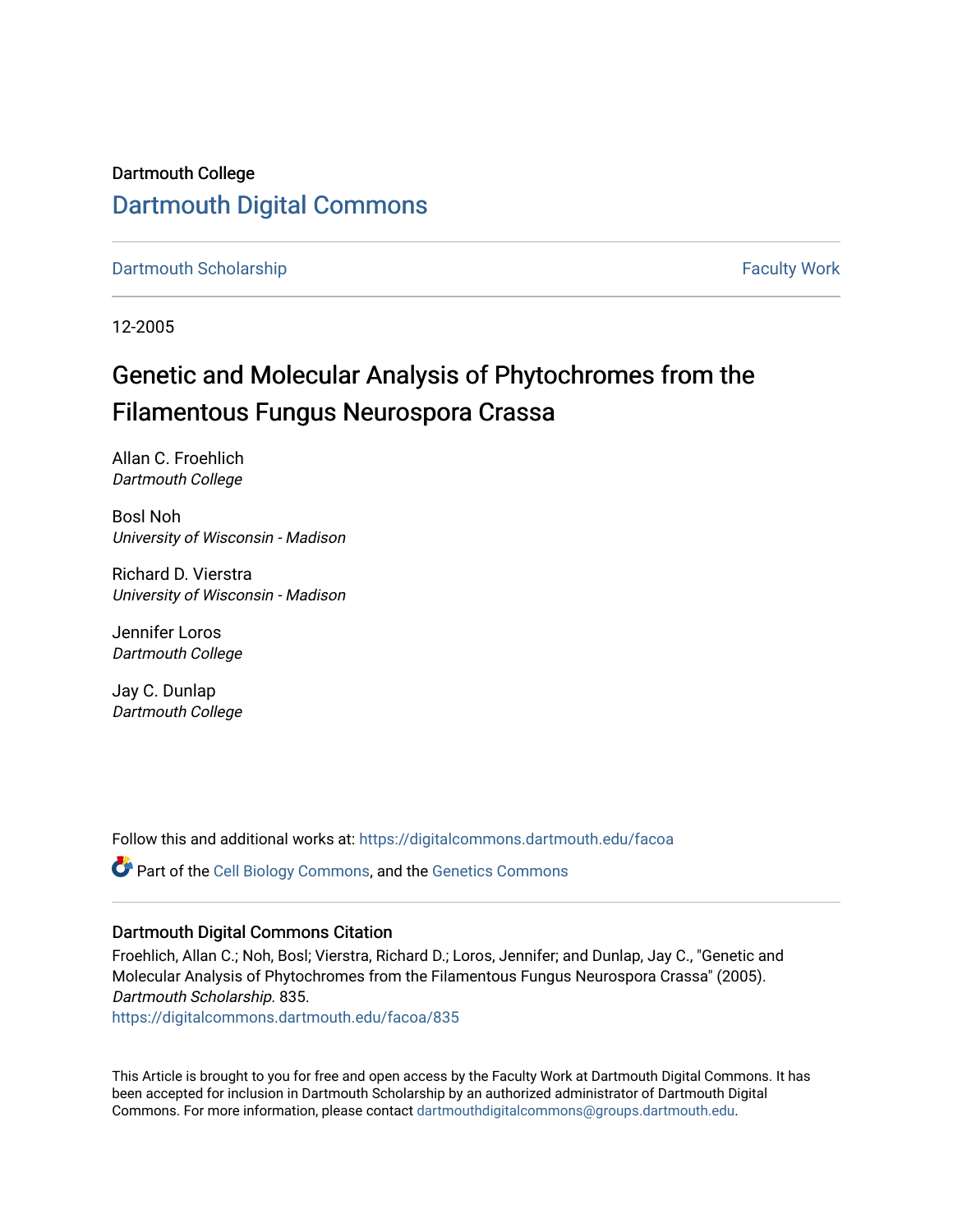## Genetic and Molecular Analysis of Phytochromes from the Filamentous Fungus *Neurospora crassa*

Allan C. Froehlich,<sup>1</sup>† Bosl Noh,<sup>2</sup>‡ Richard D. Vierstra,<sup>2</sup> Jennifer Loros,<sup>1,3</sup> and Jay C. Dunlap<sup>1\*</sup>

*Departments of Genetics*<sup>1</sup> *and Biochemistry,*<sup>3</sup> *Dartmouth Medical School, Hanover, New Hampshire 03755, and Department of Genetics, 425-G Henry Mall, University of Wisconsin—Madison, Madison, Wisconsin 53706*<sup>2</sup>

Received 16 July 2005/Accepted 29 September 2005

**Phytochromes (Phys) comprise a superfamily of red-/far-red-light-sensing proteins. Whereas higher-plant Phys that control numerous growth and developmental processes have been well described, the biochemical characteristics and functions of the microbial forms are largely unknown. Here, we describe analyses of the expression, regulation, and activities of two Phys in the filamentous fungus** *Neurospora crassa***. In addition to containing the signature N-terminal domain predicted to covalently associate with a bilin chromophore, PHY-1 and PHY-2 contain C-terminal histidine kinase and response regulator motifs, implying that they function as hybrid two-component sensor kinases activated by light. A bacterially expressed N-terminal fragment of PHY-2 covalently bound either biliverdin or phycocyanobilin in vitro, with the resulting holoprotein displaying red-/far-red-light photochromic absorption spectra and a photocycle in vitro. cDNA analysis of** *phy-1* **and** *phy-2* **revealed two splice isoforms for each gene. The levels of the** *phy* **transcripts are not regulated by light, but the abundance of the** *phy-1* **mRNAs is under the control of the circadian clock. Phosphorylated and unphosphorylated forms of PHY-1 were detected; both species were found exclusively in the cytoplasm, with their relative abundances unaffected by light. Strains containing deletions of** *phy-1* **and** *phy-2***, either singly or in tandem, were not compromised in any known photoresponses in** *Neurospora***, leaving their function(s) unclear.**

Light is essential for life on earth, serving as a primary energy source for organisms ranging from single-celled bacteria to higher plants. Plants, in particular, contain a complex network of light perception and signal transduction systems that enables them to track and respond to fluctuations in multiple parameters within their light environment, including intensity, directionality, daily duration, and spectral quality. Plants employ at least three photoreceptor types for light perception, the cryptochromes and phototropins, which monitor the blue/UV region of the spectrum, and the phytochromes (Phys), which monitor the red-light (R)/far-red-light (FR) region (52). The generic Phy in higher plants is a soluble homodimer, consisting of two  $\sim$ 120-kDa polypeptides, each bearing a single bilin (or linear tetrapyrrole) chromophore. The bilin is bound covalently by an autocatalytic mechanism to an N-terminal pocket that, once assembled, serves as the sensory module (73). Through interactions between the bilin and the apoprotein, Phys reversibly photointerconvert between two stable conformers, an R-absorbing Pr form that is biologically inactive and an FR-absorbing Pfr form that is biologically active. Via interconversion between Pr and Pfr, Phys act as reversible switches in photoperception. The C-terminal half of Phys bears contacts for dimerization and sensory output activities, the nature of which is currently unclear (reviewed in references 58 and 71).

The deluge of genomic sequence information has greatly expanded the Phy family, with new members added for plants, as well as cyanobacteria, eubacteria, actinobacteria, filamentous fungi, and possibly even slime molds (reviewed in references 50 and 72). Some Phys were even discovered that employ Pr as the active form or that work backwards, using Pfr and not Pr as the ground state. The breadth of this collection highlights the importance of light to both photosynthetic and nonphotosynthetic organisms, and it now provides new models to decipher the functions of these pigments. The filamentous fungus *Neurospora crassa* in particular offers the possibility of studying Phy function in a simple, genetically tractable eukaryote without the complications of photosynthesis.

A number of photoresponses are already known in *Neurospora* that are activated by blue light, including mycelial carotenoid biosynthesis, formation of vegetative spores (macroconidia), and phase shifting and photosuppression of circadian rhythms. Blue light also exerts its influence during the sexual cycle by inducing photodifferentiation and positive phototropism of perithecial beaks (reviewed in reference 20). Two important components of blue-light perception are the transcription factors WHITE COLLAR-1 (WC-1) and WHITE COLLAR-2 (WC-2) (4, 45, 46), which function as heterodimers in activating a battery of light-induced genes (22, 29). WC-1 binds a flavin chromophore and acts as the photoreceptor. Blue-light absorption triggers the multimerization of WC-1 and WC-2, presumably to allow multiple WC activation domains to act in tandem (22, 29). *wc-1<sup>KO</sup>* and *wc-2<sup>KO</sup>* strains are "blind" to all known blue-light-regulated processes (13, 16, 42, 44), which suggested initially that WC-1 is the only photoreceptor in this species. However, three more potential blue-light photoreceptors have been identified in the complete genomic sequence, including VIVID (VVD) and sequence relatives of

<sup>\*</sup> Corresponding author. Mailing address: Department of Genetics, Dartmouth Medical School, Hanover, New Hampshire 03755. Phone: (603) 650-1108. Fax: (603) 650-1233. E-mail: jay.c.dunlap@dartmouth .edu.

<sup>†</sup> Present address: Department of Biology, Massachusetts Institute of Technology, Cambridge, MA 02139.

<sup>‡</sup> Present address: Plant Metabolism Research Center, Kyung Hee University, Suwon 449-701, Korea.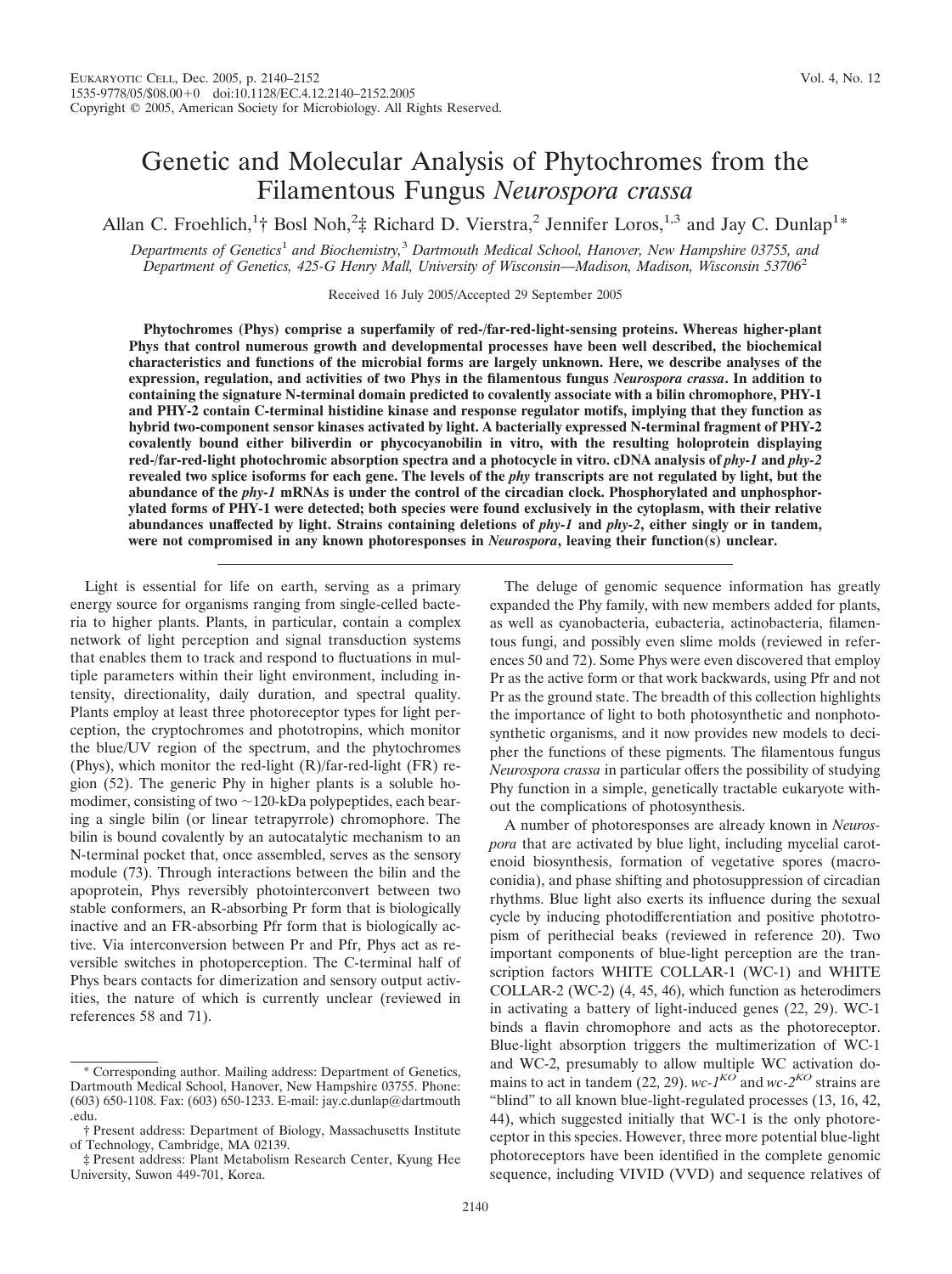plant phototropin (PHOT) and cryptochrome (CRY) (20, 21). Upon binding a flavin to a light-oxygen-voltage domain similar to the LOV domain of WC-1, VVD photoregulates the gating of light input to the circadian clock, down regulates lightinduced genes, and activates via a photoadaptation response a collection of light-induced genes in response to increased illumination (30, 65). VVD is expressed only in the light; this expression requires a functional WC-1/WC-2 complex, explaining why  $wc-1^{KO}$  and  $wc-2^{KO}$  strains are insensitive to blue-light responses regulated by VVD (13, 65). Similarly, the expression of *Neurospora* CRY is photoregulated by the WC-1/WC-2 complex (A. C. Froehlich, J. Loros, and J. C. Dunlap, unpublished data). Although the role(s) of this CRY is still unclear, it is possible that some of the actions attributed to WC-1/WC-2 are in fact directed by CRY. The PHOT-like gene does not appear to be light regulated, and a link to blue-light photobiology of *Neurospora* remains to be established (A. Mehra, C. Heintzen, and J. C. Dunlap, unpublished results). A possible green-light photoreceptor, NOP-1, whose sequence is related to that of opsin, has also been identified (6). Although no light-specific function has been ascertained for NOP-1, it assembles in vitro with all-*trans* retinal to form a green-lightabsorbing pigment (7).

The discovery of two Phy sequences in the *Neurospora* genome (8, 24) adds additional complexity to its photobiology, especially since no R/FR-regulated biology has been found in this fungus. In the present study, we initiated a molecular genetic, biochemical, and physiological investigation of *phy-1* and *phy-2*. Analysis of the corresponding cDNAs provided the full-length amino acid sequences and revealed alternative splice isoforms that would synthesize severely truncated versions of each protein. Like other members of the Phy superfamily, recombinant PHY-2 assembles with bilins in vitro to generate R/FR photochromic pigments. We found that light does not regulate the abundance of either set of mRNAs, but the abundance of the *phy-1* transcripts is circadian-clock regulated. The PHY-1 protein exists in both unphosphorylated and phosphorylated forms; this phosphorylation state is not regulated by the circadian clock and does not appear to affect the abundance or subcellular localization of the holoprotein. A thorough study of the previously documented photobiology in *Neurospora* failed to identify functions for PHY-1 and -2, suggesting that these pigments control one or more novel photoresponses. To our knowledge, this report is the first in-depth analysis of Phys from the fungal kingdom.

#### **MATERIALS AND METHODS**

**Strains and growth conditions.** For most studies, the *N. crassa* strains used were as follows: 328-4 (*bd A*), 343-26 (*bd*; *phy-1AF1*), 343-35 (*bd*; *phy-2 AF1 a*), 343-49 (*bd*; *phy-1<sup>AF1</sup>*; *phy-2<sup>AF1</sup> a*), and 233-2 (*bd*; *wc-1<sup>ER53</sup> <i>a*) (42). The race tube assays used 343-44 (*bd*) and 343-42 (*bd*). For the analysis of light-induced transcription, 333-6 (*bd*) and 333-2 (*bd*; *phy*- $1^{AF1}A$ ) were used. The above-mentioned strains contain the *band* (*bd*) mutation, enabling the observation of the circadian control of conidiation. The R/FR growth rate assays employed 379-17, 379-8 (*phy-1AF1*), 379-7 (*phy-2 AF1*), and 379-16 (*phy-1AF1*; *phy-2 AF1*). Strain 379-4 was used for the microarray experiments.

The general conditions for growth and manipulation are described elsewhere (18). Liquid culture experiments were performed at 25°C as previously described (2, 17), using a growth medium containing  $1 \times V$ ogel's, 2% glucose, 0.5% arginine, and 50 ng/ml biotin. For the expression analysis of *phy-1*, *phy-2*, *frq*, *al-2*, and *con-6* following light exposure, cultures were irradiated with  $\sim$ 40  $\mu$ mol photons/m<sup>2</sup>/s of white light (GE cool white fluorescent bulbs; F20T12.CW) of the

indicated durations, following a 20-h dark incubation. R and FR experiments were performed using an E-30LED growth chamber equipped with R- and FR-emitting diodes (Percival Scientific, Inc., Perry, IA).

Race tube experiments using a medium containing  $1 \times V$ ogel's, 0.1% glucose, 0.17% arginine, 50 ng/ml biotin, and 1.5% Bacto agar have been described elsewhere (2). Race tubes entrained with a constant light (LL) to constant dark (DD) transfer were grown in LL for 24 h (at 25°C) and then shifted to DD (at 25°C). Conidiation density was determined and calculations of period length were performed using CHRONO (59). For the growth rate studies, race tubes were inoculated and placed at 25°C in LL for 48 h; the ends were then sealed with parafilm, and the race tubes were transferred to the appropriate lighting conditions (25°C).

The perithecial phototropism assays were performed essentially as described by Harding and Melles, except that Westergaard's synthetic crossing medium was used (18, 28). In brief, strains were inoculated onto crossing plates and kept at 25°C in DD for 7 days. Fifty microliters of conidial suspension (strain 328-4) was pipetted as a thin line along the diameter of the plate, and the plates were returned to the dark. The plates were exposed to a 12-h light–12-h dark cycle (the light was provided by fluorescent lighting), with the plates positioned in a box with a 4-cm-wide opening so that the direction of the light was perpendicular to the line of perithecia. Perithecial beaks were scored  $\sim$  14 days after inoculation, with the orientation of the beaks (toward, neutral, or away) scored relative to the direction of the light. For the dark-grown samples, an arbitrary "direction" was chosen for scoring purposes.

**Targeted disruption of** *phy-1* **and** *phy-2***.** Constructions were generated in which the 5' and 3' sequence flanking each open reading frame  $(ORF)$  was appended to the hygromycin B phosphotransferase (*hph*) coding region, whose expression was driven by the *Aspergillus nidulans trpC* promoter, thus allowing selection by hygromycin B resistance. These deletion constructions were transformed into *Neurospora*, and hygromycin-resistant transformants containing single homologous integrations of the DNA were backcrossed to the wild type (wt) to obtain homokaryotic deletion strains, as judged by DNA gel blot analysis of genomic DNA (data not shown). A *phy-1AF1*/*phy-2AF1* double mutant was created by using the single mutants as parents in a sexual cross following standard methods.

The *phy-2* disruption was prepared with the pAF68 construct, which contains the  $trpC::hph$  selection marker flanked 5' and 3' by 0.9 kb and 1.7 kb, respectively, of the *phy-2* locus. pAF68 was created by three subsequent subcloning steps. The 5' *phy-2* sequence was PCR amplified from genomic DNA using primers ACF93 (tacttagggcccTTCAAGTTACTAGCCCTATCACCAC) and ACF89 (ACTCGCATATGAACAGATCAGTGTC), digested with ApaI/XbaI, and ligated into ApaI/SpeI-digested pAF35 (22), resulting in pAF63. (Primer sequences in uppercase match the sequence of the target site, whereas lowercase sequences were added to the primer to aid in subsequent cloning of fragments.) The 3' *phy-2* sequence was PCR amplified using primers ACF86 (ataagaatgcgg) ccgcGTCTCGAATCTCAAGCCACCTTCAC) and ACF90 (CGCTTATGG-GAATAGTGTGCTGATG), digested with BamHI/NotI, and ligated into BamHI/NotI-digested pAF63, resulting in pAF64. The EcoRI fragment from pCSN44 (69), containing the *trpC* promoter, was ligated into EcoRI-digested pAF64, resulting in pAF68.

The pAF69 construct was used to generate the *phy-1* disruption and contains *trpC*::*hph* flanked 5' and 3' by 1.4 kb and 1.4 kb, respectively, of the *phy-1* locus. pAF69 was created by three subsequent subcloning steps. The 3' phy-1 sequence was PCR amplified from genomic DNA using primers ACF92 (GTACAAAGT TACCCACGCCTTGAAC) and ACF88 (ataagaatgcggccgcCCACTATACTA CAATCCCGCAGAAC), digested with MluI/NotI, and ligated into MluI/NotIdigested pAF35, resulting in pAF65. The 5' phy-1 sequence was PCR amplified using primers ACF87 (gctctagaGATATCACGCAGCTTCCTAAACAACAC) and ACF91 (ggactagtTATCTTCGGGAATGTCTGGCAAGTC), digested with SmaI/SpeI, and ligated into SmaI/SpeI-digested pAF65, resulting in pAF66. The SpeI/MluI fragment from pCSN44 containing the *trpC* promoter was ligated into SpeI/MluI-digested pAF66, resulting in pAF69.

The disruption constructs were digested (pAF68 with XhoI and pAF69 with KpnI), and the fragments containing the gene-*hph*-gene region were gel purified. The DNA fragments were transformed into *N. crassa* strain 87-74 (*his-3 bd a*) for pAF69 and strain 87-3 (*bd a*) for pAF68, following standard transformation protocols.

**Quantitative real-time PCR analysis.** Total RNA was prepared by the following procedure. Frozen mycelial samples were powdered using a mortar and pestle at liquid nitrogen temperatures, and 100 mg of this powder was homogenized in 1 ml of Trizol (Gibco BRL) by repeated pipetting. The extract was clarified by centrifugation at 4°C for 10 min at 12,000  $\times$  g, and 800  $\mu$ l of the supernatant was mixed with 200  $\mu$ l of chloroform for  $\sim$ 15 s. Samples were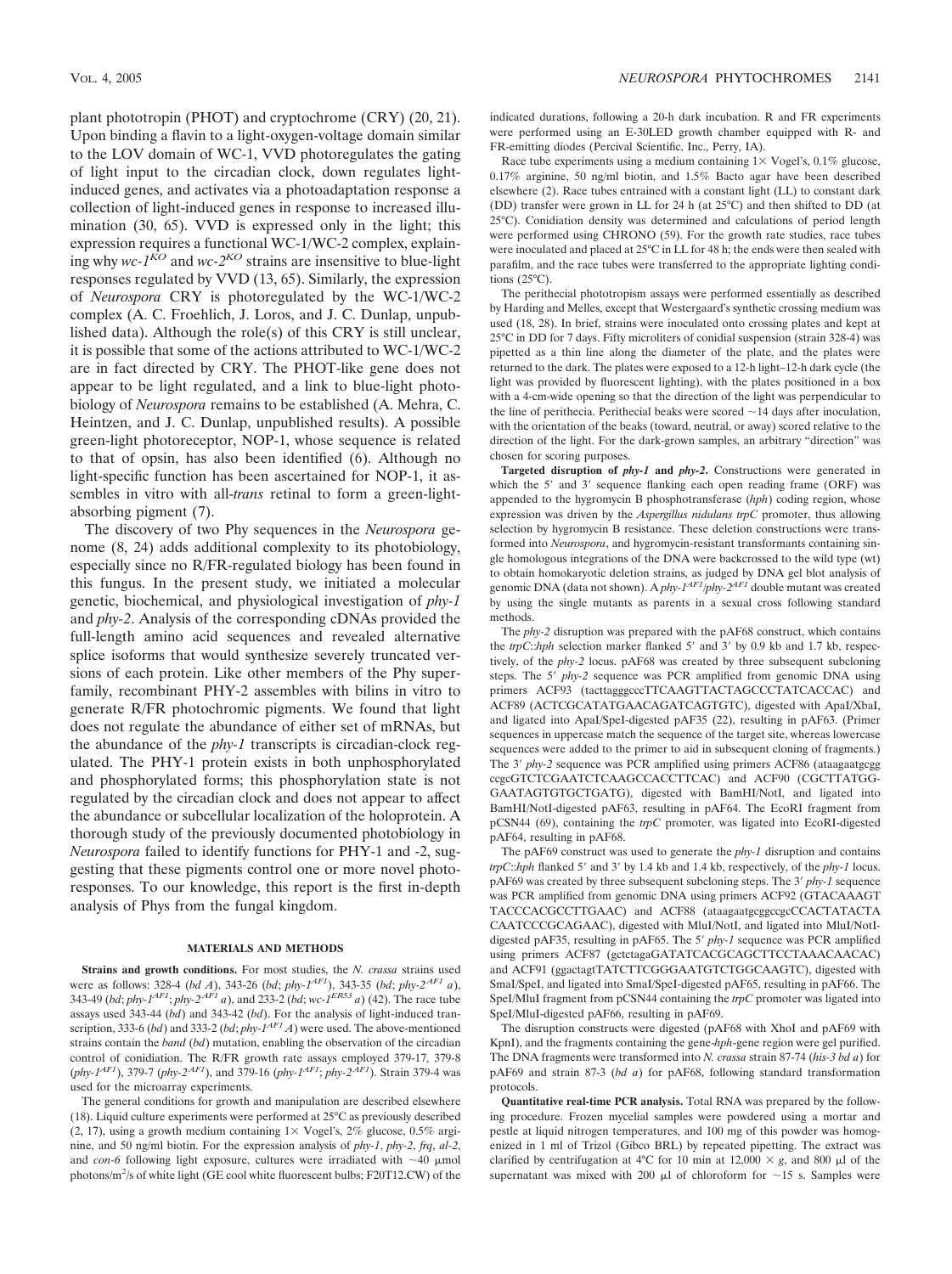centrifuged at  $12,000 \times g$  for 15 min at 4°C. The top aqueous phase (250 µl) was mixed with an equal volume of isopropyl alcohol and incubated for 10 min at room temperature. The RNA was collected by centrifugation for 10 min at  $12,000 \times g$  at 4°C. The pelleted RNA was washed with 1 ml of 75% ethanol, air dried, and resuspended in 100  $\mu$ l of RNase-free water. The RNA concentration was determined by absorbance at 260 nm.

The RNA was treated with DNase I (Gibco-BRL) and used in a reversetranscriptase reaction with random hexamers. Quantitative real-time PCR was performed with the generated cDNA, a pair of gene-specific primers, and SYBR Green reaction mixture (Applied Biosystems) using an ABI Prism 7700 Sequence Detection System (PE Biosystems) according to the manufacturer's instructions. The ribosomal L6 protein gene in *Neurospora*, which is not regulated by light or the circadian clock, was used for normalization (55). The gene-specific primer pairs were as follows: *frq*, 352F (TCGACATCGCAGAGGAGAAA)/ 417R (CAACGAAACCCCAGACGAGT); *L6*, L6R (GCGGATGGTCTTGCG G)/L6F (CAGAAATGGTACCCTGCTGAGG); *al-2*, al2-1 (CGACTCCGCATT GACCTGAT)/al2-2 (AGACCTCACGGCGAGATTTG); and *con-6*, con6-1 (TAATGTTTCCGAGGAAGCCA)/con6-2 (GGGTTCTTGTCGCCGTCGTC). Statistical differences between RNA transcript levels were tested by one-factor analysis of variance and a subsequent post hoc Dunnett's *t* test, where significance was set at a  $P$  value of <0.05.

**Microarray analysis.** Mycelial tissue was grown in liquid culture at 25°C for 10 h under fluorescent lights, transferred to DD, and then transferred to R or FR ( $\sim$  45 µmol photons/m<sup>2</sup>/s) for 0, 0.5, 2, or 24 h. The duration of growth in DD was varied so that all cultures were grown for a total of 38 h. Two sets of biologically independent samples were harvested. RNA preparation, microarray preparation, hybridization, and scanning were done essentially as previously described (55). Each slide was hybridized with two targets, one "experimental," which was made from one of the R- or FR-treated samples, and one "reference RNA," which consisted of a DD sample. Experimental and reference RNAs were labeled with Cy3 and Cy5 dyes, respectively, and the dyes were switched in one of the biologically independent replicas of each sample. Data were analyzed using Gene Traffic Duo (Iobion Informatics LLC).

**cDNA analysis.** RNA was extracted from strain 328-4, which was exposed to a 30-min fluorescent-light pulse following 20 h growth in the dark. The RNA was DNase treated as described for the real-time PCR analysis and used to generate cDNA by reverse transcription with the Invitrogen Superscript Primary Strand kit and the Oligo dT primer. The cDNA, together with the following gene-specific primers, was subjected to PCR: *phy-1*, ACF87 (gctctagaGATATCACGCAGCTTC CTAAACAACAC)/ACF123 (CCGGTTTAGGTTGCTCGCCATTTAC), and *phy-2*, ACF85 (ggaattccTTCAAGTTACTAGCCCTATCACCAC)/ACF136 (ACTATT CCCATAAGCGAGCC). The products were separated by gel electrophoresis; the correct-size fragments were extracted from the gel and cloned into pCR4- TOPO (Invitrogen TOPO TA cloning kit). Multiple clones for each gene were then sequenced by standard methods and compared to the sequence data generated by the *Neurospora* genome project (http://www-genome.wi.mit.edu /annotation/fungi/neurospora/). Other GenBank entries for *phy-1* and *phy-2*, based on predictions of intron/exon structure, differ from our empirically generated cDNA analysis. Alignment of the putative PLD, GAF, and PHY regions from a collection of representative Phys were performed using CLUSTALX MAC v1.81 (http://www.embl.de/-chenna/clustal/darwin/) and displayed using MACBOX SHADE v2.15 (Institute of Animal Health, Pirbright, United Kingdom).

**PHY-1 antibody production and protein analysis.** The DNA sequence encoding the first 957 residues of PHY-1 was PCR amplified from the full-length cDNA clone (see above) using primers designed to add an NdeI site proximal to the start codon and a HindIII site immediately after codon 957. The product was digested and inserted into pET24a (Novagen), and the resulting C-terminally six-His-tagged expression construction was transformed into BL21-Codon Plus-RIL cells (Stratagene). Transformed cells were grown to logarithmic phase and induced with 1 mM IPTG (isopropyl- $\beta$ -D-thiogalactopyranoside) for 4 h at 37°C. Following sonication of the cells, a majority of the six-His-tagged PHY-1 polypeptide was in the inclusion body fraction, necessitating the addition of 6 M urea for solubilization. This soluble protein was purified by nickel chelate affinity chromatography using Ni-NTA Superflow agarose (QIAGEN) according to the manufacturer's directions. The eluate was dialyzed against phosphate-buffered saline buffer (137 mM NaCl, 10 mM  $KH_2PO_4$ , 100 mM Na<sub>2</sub>HP0<sub>4</sub>, 27 mM KCl, pH 7.4) and used directly as the antigen for injection into rabbits following standard procedures (Pocono Rabbit Farm and Laboratory, Canadensis, PA). *Neurospora* protein extractions, cellular fractionations, and immunoblot analyses were performed as previously described (22). Lambda protein phosphatase ( $\lambda$ PPase) (New England Biolabs) treatments were performed at 30°C for 50 min on whole-protein extracts in which the EDTA concentration in the extraction

buffer was reduced from 5 mM to 1 mM. Sodium vanadate was included to a final concentration of 20 mM.

**Spectral analysis of PHY-2 (1-515).** The region containing the chromophorebinding domain of PHY-2 (residues 1 to 515) was PCR amplified from reversetranscribed mRNA from *Neurospora* mycelia using primers designed to add an NcoI site proximal to the start codon and a NotI site immediately after codon 515. The product was digested with NcoI and NotI and inserted into pET28b (Novagen), similarly digested, for expression in *Escherichia coli* with a C-terminal His6 tag. The PHY-2 (1-515) polypeptide was expressed in BL21 Codon Plus (DE3)-RIL cells as described previously (5) for 3 h following induction with IPTG. The crude soluble lysate was incubated for 50 min with either 13  $\mu$ M biliverdin (BV) (Porphyrin Products, Logan, UT) or 10  $\mu$ M phycocyanobilin (PCB) (provided by P. S. Song). The proteins were then purified from the soluble cell lysate by nickel chelate affinity chromatography (Novagen), and the buffer was exchanged for 70 mM Tris-HCl (pH 8.0)–1 mM Na<sub>4</sub>-EDTA by ultrafiltration with a Centriprep YM-10 column. Absorbance spectra were determined after saturating R (690-nm) and FR (775-nm) irradiations. Binding of bilins was assayed by zinc-induced fluorescence of the holoprotein following sodium dodecyl sulfate-polyacrylamide gel electrophoresis (SDS-PAGE) (5).

**Nucleotide sequence accession numbers.** The DNA and protein sequence information has been deposited at the National Center for Biotechnology Information, and the GenBank accession numbers are DQ128077 for *phy-1* and DQ128076 for *phy-2*.

#### **RESULTS**

**Organization of the** *Neurospora* **Phys.** The genome of *Neurospora crassa* contains two genes that code for proteins with homology to previously identified Phys (5, 8, 10, 24). Following standard *Neurospora* nomenclature, these genes have been named *phytochrome-1* (*phy-1*) (NCU04834.1; linkage group VI) and *phytochrome-2* (*phy-2*) (NCU05790.1; linkage group VII) (8). To help map the intron/exon structures of *phy-1* and *phy-2* and thus deduce the full-length amino acid sequences of corresponding apoproteins, cDNAs spanning the entire ORFs of both genes were cloned and sequenced. The *phy-1* transcript is at least 4.9 kb and contains two introns of 57 and 87 bp (Fig. 1A). The *phy-2* transcript is at least 3.9 kb and contains five introns ranging in size from 57 to 76 bp (Fig. 1A). We did not map the exact  $5'$  and  $3'$  ends of the transcripts, so the transcription start and polyadenylation sites are not yet known.

The *phy-1* and *phy-2* loci are predicted to encode 1,536- and 1,169-amino-acid proteins, respectively. Like other members of the Phy superfamily, the PHY-1 and PHY-2 proteins both contain a signature cyclic GMP phosphodiesterase/adenyl cyclase/FhlA (GAF) domain, which clearly distinguishes them from other GAF-containing proteins (Fig. 1). Bracketing the GAF domain are a Per-Arndt-Sim-like domain (PLD) and a PHY domain. Together with the GAF domain, the PLD and the PHY domain act as the sensory input module by forming the pocket necessary for bilin binding and generating the appropriate contacts for stabilizing the Pr and Pfr forms. The C-terminal portions of PHY-1 and PHY-2 bear easily recognizable histidine kinase (HK) and receiver response (RR) domains, implicating these regions as the sensory output modules for two-component (TC) histidine kinase signaling cascades. The main difference between *Neurospora* PHY-1 and PHY-2 is an extension of  $\sim$ 160 amino acids at the N terminus and an additional  $\sim$ 200 amino acids separating the HK motif from the RR domain in PHY-1.

**Alternative splicing of the** *phy-1* **and** *phy-2* **genes.** Analysis of a population of *phy-1* and *phy-2* cDNAs detected alternatively spliced transcripts from both loci which could synthesize severely truncated polypeptides. The *phy-1* alternative transcript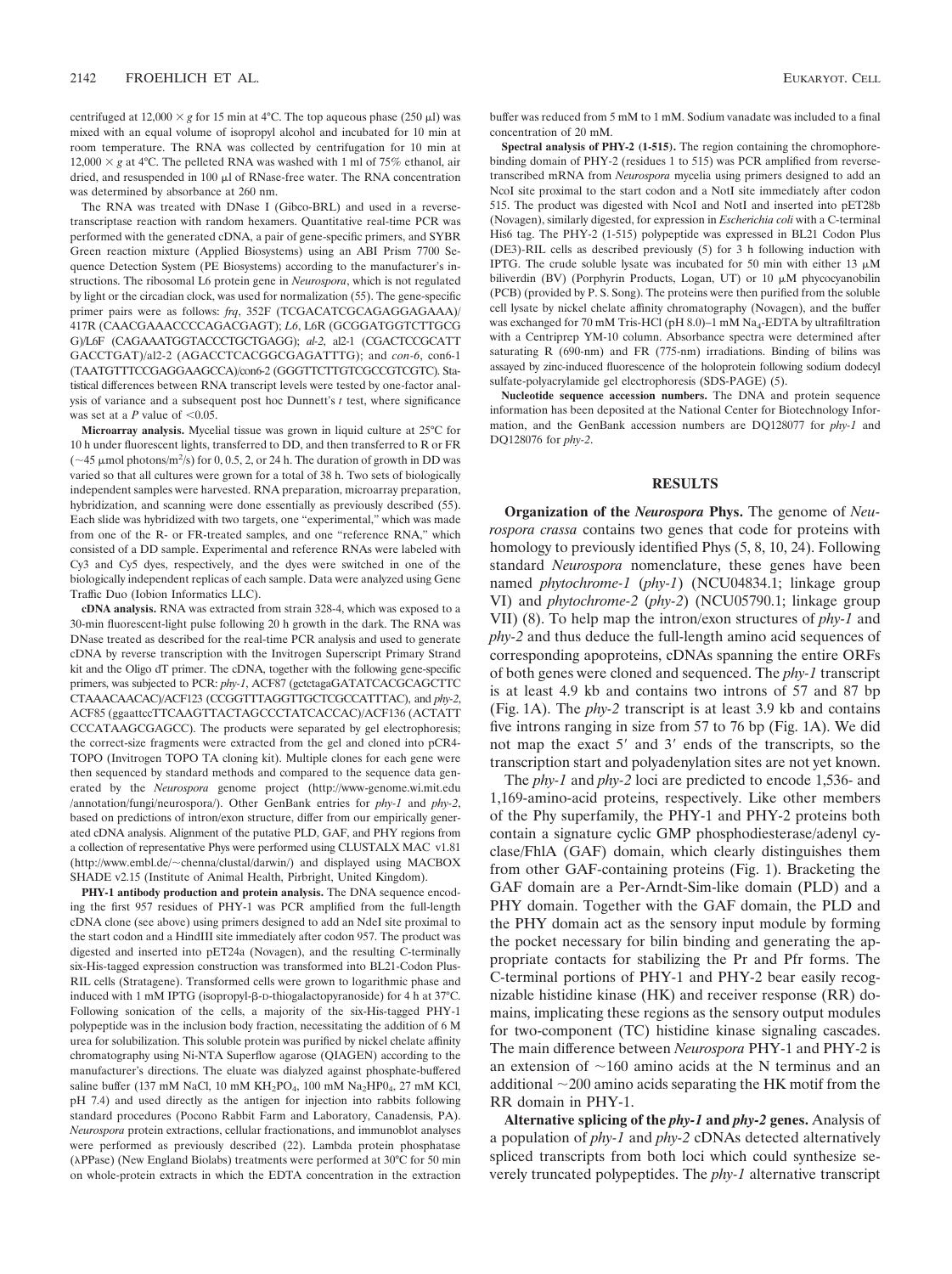

FIG. 1. Domain structure and amino acid sequence comparison of two *Neurospora* phytochromes. (A) Domains and intron/exon structures of PHY-1 (left) and PHY-2 (right). The two splice variants detected for each Phy are depicted directly below a schematic representation of the genomic DNA of each locus. The thin black line at the top represents the genomic locus, with letters indicating the relative positions of restriction sites: B, BamHI; H, HindIII. The thicker lines indicate the coding regions, with introns indicated by gaps. Conserved domains are highlighted: light blue, PLD; dark blue, GAF domain; red, PHY domain; green, HK domain; yellow, RR domain. The dashed lines indicate the genomic regions deleted in the deletion strains. (B) Amino acid sequence alignments of the PLD and the GAF and PHY domains of PHY-1, PHY-2, several predicted fungal phytochromes (Fphs), and single representatives of the BphPs, Cphs, and plant phytochromes. The position of each domain in Phys is shown using PHY-2 and PHY-1 to help locate the region in the Phy polypeptide. The top left alignment compares the sequences surrounding the N-terminal PLD used by *Agrobacterium tumefaciens* BphP1 to covalently bind bilins by a cysteine thioether linkage. The cysteine is identified by the arrowhead. The top right alignment shows the PHY domain. The bottom alignment includes the region of the GAF domain that binds bilins via a cysteine thioether linkage in Cphs and plant Phys or that may bind bilins by a histidine Schiff base linkage in some BphPs. The cysteine and histidine residues are identified by the open and closed arrowheads, respectively. Black and gray boxes denote identical and similar residues, respectively. Shown are *Arabidopsis thaliana* (*At*), *Aspergillus nidulans* (*An*), *Botryotinia fuckeliana* (*Bf*), *Cochliobolus heterostrophus* (*Ch*), *Deinococcus radiodurans* (*Dr*), *Giggerella moniliformis* (*Gm*), *Gibberella zeae* (*Gz*), *Synechocystis* PCC6803 (*Sy*), and *Ustilago maydis* (*Um*).

contains an additional intron in the GAF domain, resulting in a frame shift that upon translation would synthesize a 591 amino-acid polypeptide encompassing the N-terminal 564 residues plus an additional 27 residues. This truncation, if expressed, would lack the majority of the GAF domain and the distal PHY, HK, and RR domains, strongly suggesting that it would not be photochemically active (Fig. 1A). The alternative transcript from *phy-2* retains the third intron, located in the coding sequence for the PHY domain. If expressed, the resulting 684-amino-acid polypeptide, containing the N-terminal 670 residues plus an additional 14 residues encoded by an intron sequence, would have an intact GAF domain but would be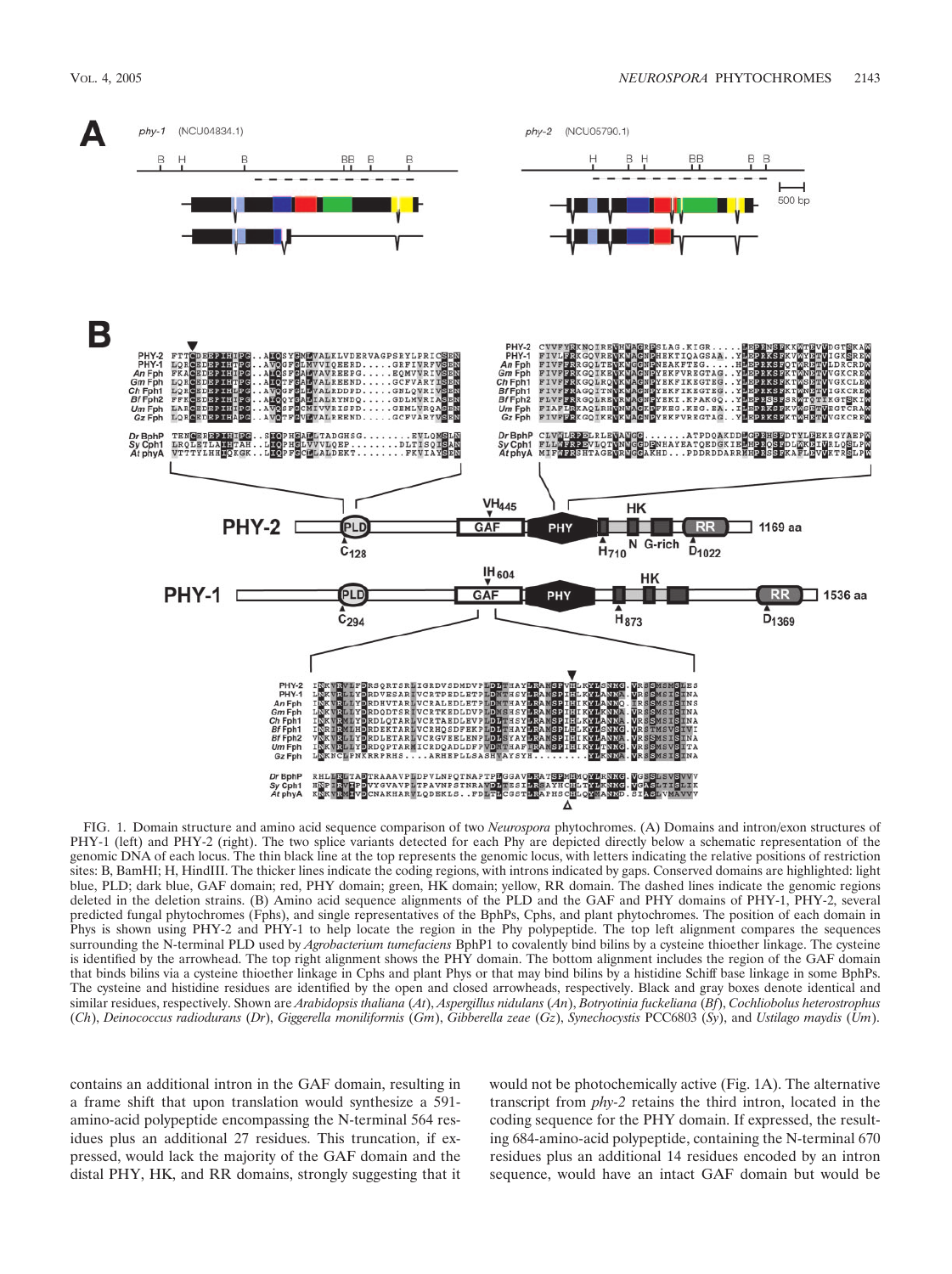

FIG. 2. Assembly and spectral properties of a recombinant N-terminal fragment of PHY-2 containing amino acids 1 to 515. (A) Absorbance and difference spectra of the PHY-2 (1-515) holoprotein assembled with BV following saturating irradiations with R and FR. The absorbance maxima of Pr are indicated. (B) Covalent binding of BV and PCB to PHY-2 (1-515). Apo–PHY-2 (1-515) was incubated with or without BV and PCB, purified by nickel-chelate affinity chromatography, and then subjected to SDS-PAGE and either stained for protein with Coomassie blue (top) or assayed for the bound bilin by zinc-induced fluorescence (bottom). (C) Dark reversion of PHY-2 (1-515) from Pfr to Pr. The holoprotein assembled with BV was photoconverted to an equilibrium mixture containing Pfr and Pr and then incubated at 24°C in the dark. Reversion of Pfr to Pr was monitored by the increase in absorbance at 693 nm.

missing part of the PHY domain and the entire HK and RR domains, suggesting that it could be photochemically active but incapable of signal transmission by itself (Fig. 1A). These alternative transcripts were detected from analysis of only a small collection of cDNAs (one out of eight *phy-1* cDNAs and two out of four *phy-2* cDNAs arising from the alternative spliced form), suggesting that they are relatively abundant and that more splice variants could be detected by more exhaustive cDNA analyses. While the function(s) of these alternative transcripts remains unknown, an intriguing possibility is that they express Phy variants with novel regulatory roles.

**Assembly of PHY-2 apoprotein with bilins.** To confirm that the PHY proteins indeed behave as typical Phys, we attempted to assemble the PHY-2 apoprotein with bilins and to examine the spectral behavior of the resulting chromoproteins. Unfortunately, the full-length version of PHY-2 expressed poorly in *Escherichia coli*, with nearly all of the protein found in the insoluble fraction. Truncations missing the C-terminal RR, HK, and PHY domains were equally insoluble. However, small amounts of soluble protein were obtained for a fragment encompassing just the N-terminal 515 residues. Because this region included the entire GAF domain necessary for autocatalytic attachment of the bilin and the PLD cysteine that likely provides the bilin attachment site, its use allowed us to test whether PHY-2 can bind bilins. As can be seen in Fig. 2, PHY-2 (1-515) readily bound both BV and PCB to form R/FR photochromic adducts. The characteristic Pfr absorbance was apparent upon BV binding, with a peak maximum of 693 nm (Fig. 2A). R irradiation converted this Pr to a "Pfr-like" state. While this Pfr form was substantially bleached relative to that obtained for full-length Phys, its absorption spectrum was reminiscent of those seen with similar truncations of bacterial and plant Phys missing the PHY domain (14, 31, 56). Consistent with the importance of the PHY domain in stabilizing the Pfr form (31), the BV adduct of PHY-2 (1-515) was unstable, as after photoconversion by R, Pfr rapidly cycled back to Pr by 100 min in the dark (Fig. 2C). The capacity to attach bilins covalently was confirmed by zinc-induced fluorescence of the chromophore following SDS-PAGE of the holoprotein. Incubation of Phy-2 (1-515) with either BV or PCB generated fluorescent adducts that were stable even following SDS denaturation (Fig. 2B).

**Generation of gene replacements for** *Neurospora phy-1* **and** *phy-2***.** To help define the function(s) of PHY-1 and PHY-2 in *Neurospora*, portions of the ORF encoding each protein were individually deleted (Fig. 1A). Our designs of the deletion constructions were based on the initial predictions of the *phy-1* and *phy-2* genes in the partially annotated *Neurospora* genomic database. However, as additional genomic sequence information (http://www-genome.wi.mit.edu/annotation/fungi/neurospora/) and more careful annotations of each locus using cDNAs became available, we realized that these predictions had omitted coding sequence at the 5' ends. The *phy-1* and *phy-2* deletions, therefore, still retain the potential to express the first 430 and 160 amino acids, respectively, so these alleles are designated  $phy\text{-}1<sup>AF1</sup>$  and  $phy\text{-}2<sup>AF1</sup>$ . Even if expressed, these truncations would be expected to act as functional knockouts, given the absence of the GAF domain and other functional domains of the proteins.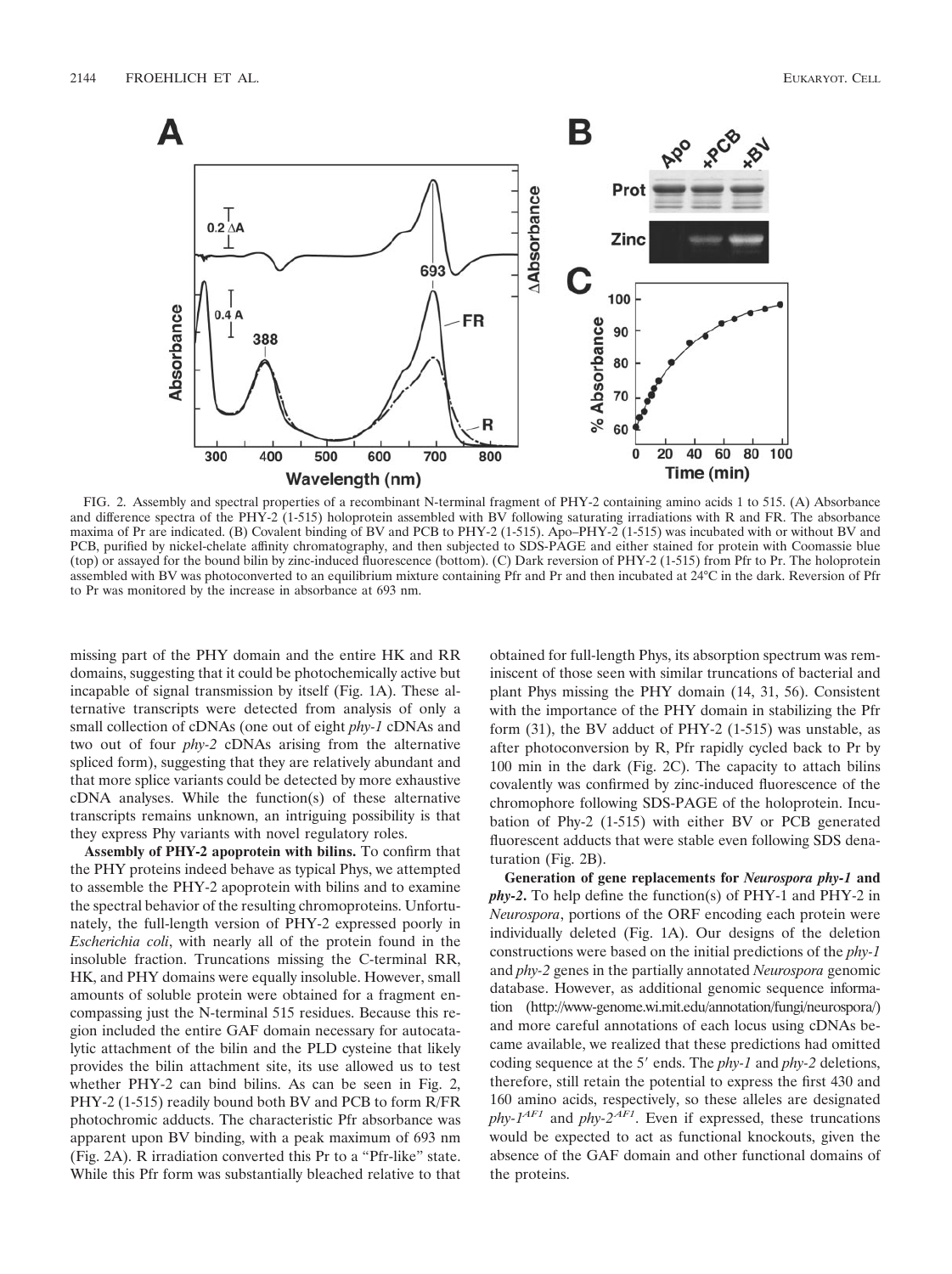

FIG. 3. Light and circadian regulation of *phy-1* and *phy-2* transcripts and PHY-1 protein. (A) (Top) Quantitative real-time PCR

**Regulation of** *Neurospora phy-1 and phy-2* **gene expression.** In higher plants, the levels of some *phy* transcripts are regulated by changes in both the quantity and quality of light (15). Transcription of the Phys, *cph1* and *cph2*, from the cyanobacterium *Synechocystis* PCC6803 is also down regulated by light, suggesting that similar regulation may occur in microorganisms (26, 57). To determine if the *Neurospora phy* genes are light regulated, quantitative real-time PCR analysis in which either the quantity or quality of light was varied was performed on RNA isolated from fungal mycelia. In one experiment, the wild-type strain was subjected to increasing doses of white light for 15 min to 24 h. (Similar treatments of *Arabidopsis thaliana* seedlings were previously shown to depress *PHYA* transcript levels [15]). Under these conditions, the levels of *frequency* (*frq*) mRNA, previously found to be rapidly induced by light (17), displayed a strong induction ( $F_{5,12} = 6.5$ ;  $P = 0.0039$ ) (Fig. 3A). However, for the *phy-1* and *phy-2* transcripts, there was no detectable change in mRNA abundance following any of the light treatments compared to an untreated control  $(T =$ 0 min) (*phy-1*  $[F_{5,12} = 0.6;$  not significant] and *phy-2*  $[F_{5,12} =$ 0.5; not significant]).

The light source used for the prior experiment was enriched in light between 400 and 550 nm with relatively low amounts in the R and FR regions of the spectrum (data not shown). If *Neurospora phy* genes are autoregulated or reciprocally regulated in a manner similar to that of plant *PHYA*, greater amounts of R and FR may be required to elicit changes in transcript levels. To test specifically for R/FR control, we continuously irradiated mycelia with high fluence rates ( $\sim$ 30  $\mu$ mol photons/m<sup>2</sup>/s) of monochromatic R and FR provided by lightemitting diodes. (For *Arabidopsis*, as little as  $0.3 \mu$  mol photons/ m2 /s of FR can induce significant changes in *PHYA* mRNA levels after 24 h [9]). In addition to a wild-type strain, *phy-1* transcript levels were monitored in a *phy-2AF1* strain and *phy-2* transcript levels were monitored in a *phy-1AF1* strain. There was no difference in *phy-1* ( $F_{2,6} = 1.6$ ; not significant) or *phy-2*  $(F_{2,6} = 0.17;$  not significant) transcript levels following the R or FR treatments in the wild type (Fig. 3B, top), suggesting that *phy-1* and *phy-2* transcripts are not regulated by R or FR.

analysis of *phy-1*, *phy-2*, and *frq* transcript levels following white-light treatments varying from 0 to 24 h. The error bars are the standard errors of the mean (SEM);  $n = 3$ . (Bottom) Western blot analysis of PHY-1 following white-light treatments varying from 0 to 24 h. The arrows highlight the two forms of PHY-1. The asterisks indicate nonspecific bands which cross-react with the PHY-1 antisera. The lower blot is shown as a loading control. (B) (Top) Quantitative real-time PCR analysis of *phy-1* and *phy-2* transcript levels in the dark (D) or following 12 h of R or FR treatment. *phy-1* transcript levels were determined in wt and  $phy-2<sup>AF1</sup>$  strains.  $phy-2$  transcript levels were determined in wt and *phy-1 Af1* strains. The data were normalized to the lowest values for each transcript, which were set to 1. The absolute levels of *phy-1* and *phy-2* transcripts, therefore, cannot be directly compared. The error bars are the SEM;  $n = 3$ . (Bottom) Western blot analysis of PHY-1 in the dark or following 12 h of red- or far-red-light treatment in wt and  $phy-2<sup>AF1</sup>$  strains. The arrows and asterisks are the same as in panel A. (C) (Top) Quantitative real-time PCR analysis of *phy-1*, *phy-2*, and *frq* transcript levels in constant darkness throughout 1.5 circadian cycles. The error bars are the SEM;  $n = 4$ . (Bottom) Western blot analysis of PHY-1 and FRQ in constant darkness over a 48-h period. The arrows and asterisks are the same as in panel A.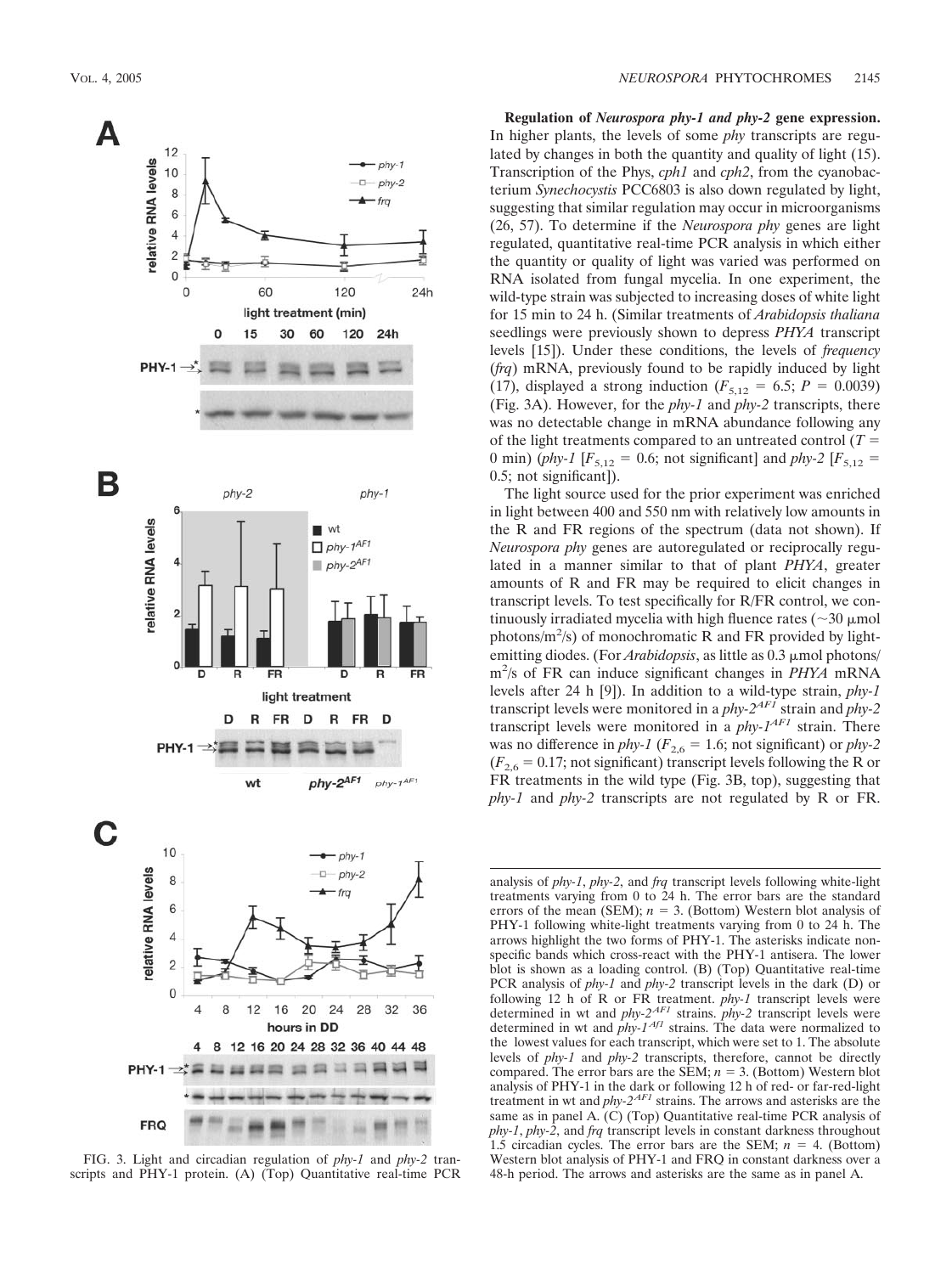Furthermore, we found no significant difference between the transcript levels in the wt and *phy* deletion strains, suggesting that the *Neurospora* PHYs are not required for reciprocal transcriptional regulation. Whether each of the PHYs autoregulates its own expression is not yet known.

Under a 12-h light–12-h dark photoperiod, all five *Arabidopsis PHY* genes (*PHYA* to *PHYE*) display diurnal patterns of expression, with transcript levels peaking during the light period. After entrainment, these oscillations persist during continuous light or dark, indicating that the expression of *Arabidopsis PHY* genes is regulated by the circadian clock (36, 70). To test for circadian regulation of the *phy-1* and *phy-2* transcripts, mycelia of approximately the same developmental age were harvested at 4-h intervals after transfer from light to DD (Fig. 3C). Through the action of the blue-light-sensing WC-1 photoreceptor, the light-to-dark transfer sets the clock to subjective dusk, after which the clock continues to run in constant darkness (reviewed in reference 23). Under these conditions, the circadian-clock-regulated *frq* transcript displays a strong circadian rhythm, with mRNA levels reaching a peak after  $\sim$ 12 to 16 h in constant darkness ( $F_{8,27} = 7.3$ ;  $P = 0.0001$ ) (2). With regard to *phy-2*, its transcript abundance fluctuated only slightly without any apparent circadian regulation after the dark transfer ( $F_{8,27}$  = 2.0; not significant). In contrast, the *phy-1* transcript appeared to be regulated in a circadian fashion  $(F_{8,27} = 2.8; P < 0.05)$ , with transcript abundance gradually decreasing following the light-to-dark transfer, reaching a low after 16 to 20 h in the dark and then rising to a peak at 24 to 28 h, corresponding to circadian time 15 to 19, or subjective early evening (Fig. 3C). The *phy-1* transcript oscillated with an -2-fold amplitude. *phy-1* and *phy-2* transcripts were not examined under constant-light conditions.

The circadian oscillation and the lack of light regulation of the *phy-1* transcript were confirmed by Northern blot analysis (data not shown). *phy-1* mRNA ran slightly higher than the largest *Neurospora* rRNA species, indicating that the *phy-1* transcript was at least 5 kb, in agreement with the cDNA analysis. We were unable to detect *phy-2* transcript by Northern blotting, suggesting that the transcript is expressed at very low levels under the growth conditions used here.

**PHY-1 is modified by phosphorylation.** To help detect the PHY-1 protein, we generated antiserum against the N-terminal 957 residues of PHY-1. (We also generated antiserum against the PHY-2 polypeptide but were unable to detect PHY-2 in *Neurospora* extracts.) The specificity of the antiserum was demonstrated by immunoblot analysis of extracts from wild-type and  $phy-I<sup>AFI</sup>$  strains (Fig. 3B, bottom). At the approximate predicted molecular mass of PHY-1 ( $\sim$ 168 kDa), two PHY-1 proteins were detected in wild-type extracts but were absent in extracts from the *phy-1AF1* strain (Fig. 3B). The faster-migrating species was the more abundant form. The presence of two species suggested that PHY-1 is posttranslationally modified, with the slower-migrating species representing the modified form. To test whether phosphorylation might be involved, we treated crude extracts prior to SDS-PAGE with  $\lambda$ PPase, a vanadate-sensitive phosphatase that can remove phosphates bound to serine, threonine, tyrosine, and histidine. The efficacy of this phosphatase treatment was confirmed using the highly phosphorylated FRQ protein as a control (25). As can be seen in Fig. 4A, FRQ migrates as a



FIG. 4. PHY-1 is exclusively cytoplasmic and phosphorylated. (A) Western blot of PHY-1 and FRQ from a dark-grown culture harvested after 20 h and treated with  $\lambda$ PPase. Lane 1, untreated sample revealing two PHY-1-specific bands (arrows) and a nonspecific band (asterisk). Lane 2, sample treated with  $\lambda$ PPase, resulting in the disappearance of the slower-migrating PHY-1 band. Lane 3, sample treated with  $\lambda$ PPase and sodium vanadate (a specific inhibitor of PPase) containing both forms of PHY-1, indicating that the slowermigrating band is specifically due to phosphorylation. FRQ served as a control for the  $\lambda$ PPase and sodium vanadate treatments. (B) Western blot analysis of PHY-1 in cellular fractions following light treatments indicates that both forms of PHY-1 are exclusively cytoplasmic, with light having no effect on localization. A wt strain was treated with white light for durations from 0 to 240 min; samples were harvested; and total, cytoplasmic, and nuclear fractions were run on an SDS-PAGE gel and blotted for PHY-1 (indicated by arrows). A single time-zero sample for a  $phy-1<sup>AF1</sup>$  strain is shown on the left. Equal amounts of protein were loaded for each time point, as indicated by the similar intensities of the nonspecific band in each lane (indicated by an asterisk). Proper fractionation was assayed by immunoblotting with antibodies against WC-1, a predominately nuclear protein (data not shown).

high-molecular-mass smear of species in untreated crude extracts (lane1). However, upon  $\lambda$ PPase treatment, a lower-molecular-mass species (lane 2), whose formation can be effectively blocked by pretreatment with vanadate (lane 3), becomes predominant. When PHY-1 was examined following the same treatments, the slower-migrating PHY-1 species (present between the faster-migrating PHY-1 species and a slower-migrating nonspecific band detected with the anti-PHY-1 antibodies) was no longer present, presumably having been converted into the faster-migrating PHY-1 (lane 2). The conversion of the slower-migrating form to the faster-migrating form was fully inhibited by sodium vanadate, indicating that the change in mobility was not due to the activities of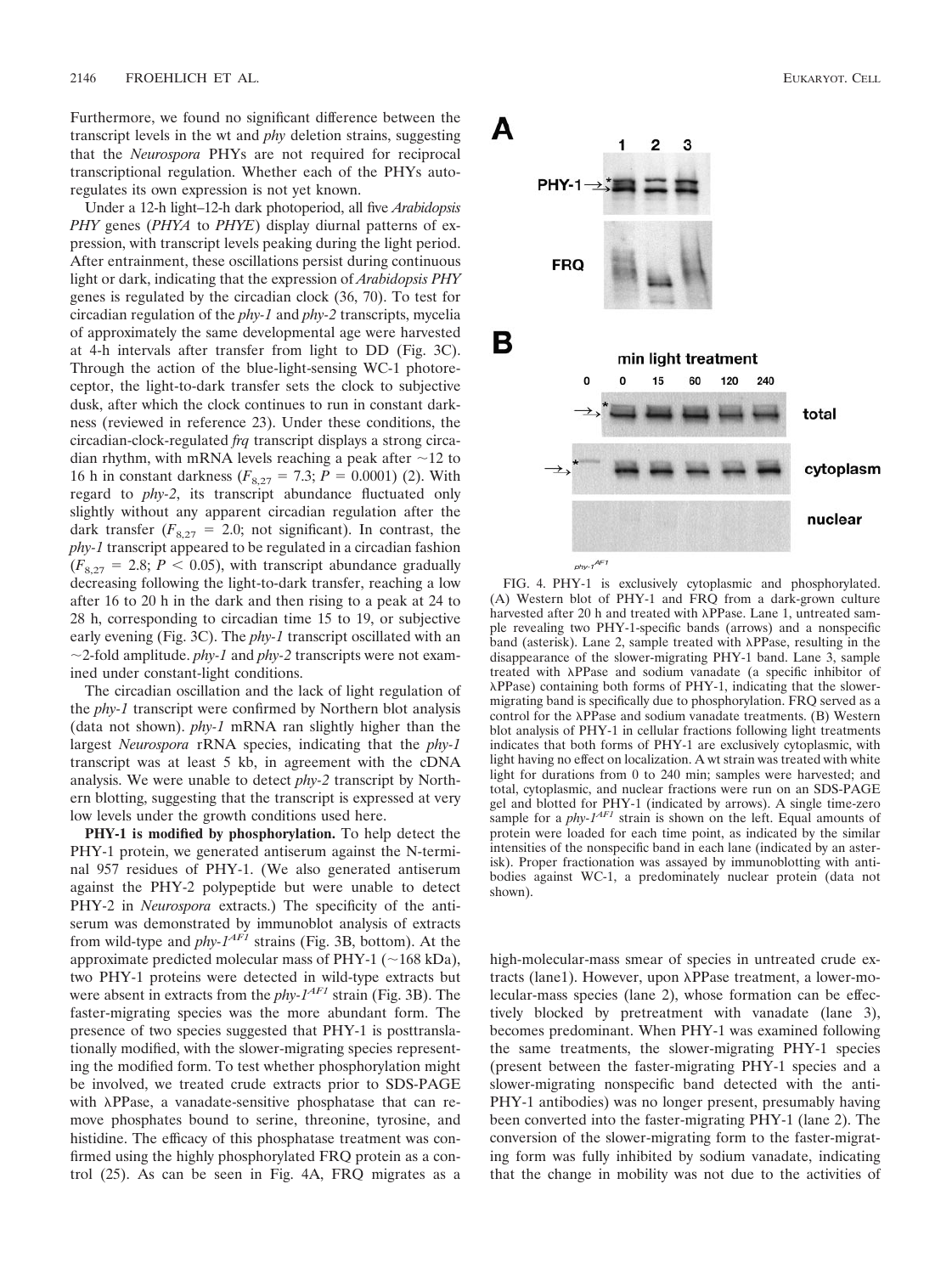contaminating proteases but was in fact due to phosphorylation of PHY-1 (lane 3). PHY-1 therefore exists in phosphorylated and unphosphorylated forms, with the latter being severalfold more predominant.

**PHY-1 is a constitutively expressed cytoplasmic protein.** Phytochromes have been historically classified as either of two types: type II, whose abundance is not dramatically affected by light, or type I phytochromes, which display a dramatic reduction in chromoprotein following light treatments. This drop is caused by a rapid transcriptional down regulation of the corresponding *PHY* gene combined with a more rapid degradation of the Pfr form of the chromoprotein (66, 68). To test for possible effects on PHY-1 abundance in *Neurospora*, we examined the abundances of the protein under various light regimes. White-light irradiations lasting from 15 min to 24 h had no effect on PHY-1 levels or on the relative amounts of phosphorylated versus unphosphorylated forms (Fig. 3A, bottom). Exposure to 12 h of R or FR also failed to alter PHY-1 abundance (Fig. 3B, bottom). Although fluctuations were seen in the levels of phosphorylated PHY-1 (e.g., a decrease in the wt under red light) (Fig. 3B, bottom), four independent replications failed to show a consistent pattern of regulation by phosphorylation. We therefore consider PHY-1 to be a lightstable type II phytochrome. The R and FR treatments were also performed in a *phy-2AF1* strain (Fig. 3B, bottom), but no changes were seen in PHY-1 protein, mirroring the results seen for the *phy-1* transcript in a *phy-2AF1* strain.

In *Arabidopsis*, transfer of plants from a 12-h light–12-h dark photoperiod to continuous white light generates a very lowamplitude cycling of PhyA and PhyC, but no significant circadian cycling of PhyB and PhyE (PhyD has not been examined) (66). To look for a similar circadian regulation of PHY-1, mycelia of approximately the same developmental age were harvested at 4-h intervals over 48 h after a light-to-dark transfer. Western blot analysis revealed that neither PHY-1 abundance nor its phosphorylation is circadian-clock regulated (Fig. 3C, bottom). Although some fluctuations in the levels of both forms of PHY-1 were observed over the time course, these changes were not reproducible in replicate experiments. As a positive control, FRQ abundance and phosphorylation can be seen to be circadian-clock regulated, as previously reported (25).

*Arabidopsis* light-induced transcription is mediated at least partly by a direct interaction of PhyA and PhyB with transcription factors (48, 53, 54), an action that is made possible by the light-regulated import of these phytochrome molecules into the nucleus. To study the subcellular localization of PHY-1, we utilized a biochemical method to isolate nuclei from *Neurospora* and detect PHY-1 by Western blot analysis. Figure 4B shows the results of Western analysis of PHY-1 in total, cytoplasmic, and nuclear fractions for samples harvested from 0 to 240 min following light treatment. Both the nonphosphorylated and phosphorylated forms of PHY-1 were found exclusively in the cytoplasmic fraction in the dark and following the various durations of light treatment. Time of day also did not effect this PHY-1 localization, with both forms of PHY-1 always being localized to the cytoplasm (data not shown).

**Phenotypic analysis of** *Neurospora phy-1AF1* **and** *phy-2 AF1* **strains.** Although *Neurospora* is a nonphototrophic organism, light regulates many of its developmental processes. During the asexual phase, light induces mycelial carotenoid biosynthesis (27); increases and hastens vegetative-spore production (or conidiation) (35, 39); and sets the phase of the endogenous biological clock, which acts to regulate a variety of aspects of the life cycle of the organism (reference 62; reviewed in reference 47). During the sexual phase, light influences the formation of protoperithecia (19) and the phototropism of perithecial beaks (28). All of these responses have been shown to be blue-light regulated and therefore are not considered to involve phytochromes, historically viewed as R/FR sensors. However, given that most action spectra failed to extend into the FR region of the spectrum, that phytochromes also absorb blue light (Fig. 2A), and that some blue-light responses in plants are modified by phytochromes (e.g., resetting the circadian clock [67], inhibition of hypocotyl elongation [74], and flowering time [49]), we reexamined the photobiology of *Neurospora* using the  $phv-1^{AF1}$  and  $phv-2^{AF1}$  strains.

To determine if *phy-1* or *phy-2* plays a role in the *Neurospora* circadian system, the corresponding deletion strains were grown on race tubes using a high-light  $(\sim 30 \text{ }\mu\text{mol photons/m}^2$ s)- or low-light ( $\sim$ 1 µmol photons/m<sup>2</sup>/s)-to-dark transfer to entrain the cultures. (Both high and low light were tested based on the observation in *Arabidopsis* that PhyA acts to transmit low-fluence blue and red light to the clock and PhyB transmits high-intensity red light to the clock [67]). The period and phase of the conidial banding were analyzed and compared in *phy-* $1^{AF1}$ , *phy-* $2^{AF1}$ , and two wt strains, all progeny from the same cross. The *phy-1<sup>AF1</sup>* and *phy-2<sup>AF1</sup>* strains had phases similar to those of the two wt strains (Fig. 5A and data not shown), suggesting that the *phy* genes do not play a role in light input to the *Neurospora* clock. A light-induced increase in *frequency* (*frq*) transcript levels is the central mechanism by which light input reaches the clock. The light induction of *frq* was also unaltered in a  $phy$ - $1^{AF1}$  or a  $phy$ - $2^{AF1}$  strain, further supporting the lack of involvement of the *phy* genes in light input to the *Neurospora* clock (Fig. 5D). The period lengths of the *phy-1AF1* and  $phy-2<sup>AF1</sup>$  strains following the light-to-dark transfers are also similar to those of the wt strains. Race tube experiments using a temperature step-up from 4°C to 25°C (in constant darkness) to entrain the cultures also resulted in wt periods and phases for the  $phy-1^{AF1}$  and  $phy-2^{AF1}$  strains (data not shown). Similarly, race tubes grown under R or FR showed no significant changes in period length for the wt or the *phy* deletion strains (data not shown). Taken together, it does not appear that PHY-1 or PHY-2 plays a central role in the *Neurospora* circadian clock.

The development of perithecia, the organs in which the sexual spores are formed, is light regulated in *Neurospora* (19). Blue light, but not red light, induces positive phototropism of the perithecial beaks (beak bending) to help eject spores in the direction of the light (28). To test for defects in phototropism of perithecial beaks, crossing plates were inoculated with one of three strains (wt,  $phy-1^{AF1}/phy-2^{AF1}$ , or  $wc-1^{ERS3}$ ), crossed with a wt strain, and then placed in directional lighting. The directions of the perithecial necks were then scored relative to the direction of the light; 82% of the wt perithecial necks pointed toward the light, whereas wt perithecia necks that developed in the dark displayed random growth directions (Fig. 5B). The *phy-1<sup>AF1</sup>/phy-2<sup>AF1</sup>* strain appeared wt for phototropism of perithecial beaks, with 88% of perithecial necks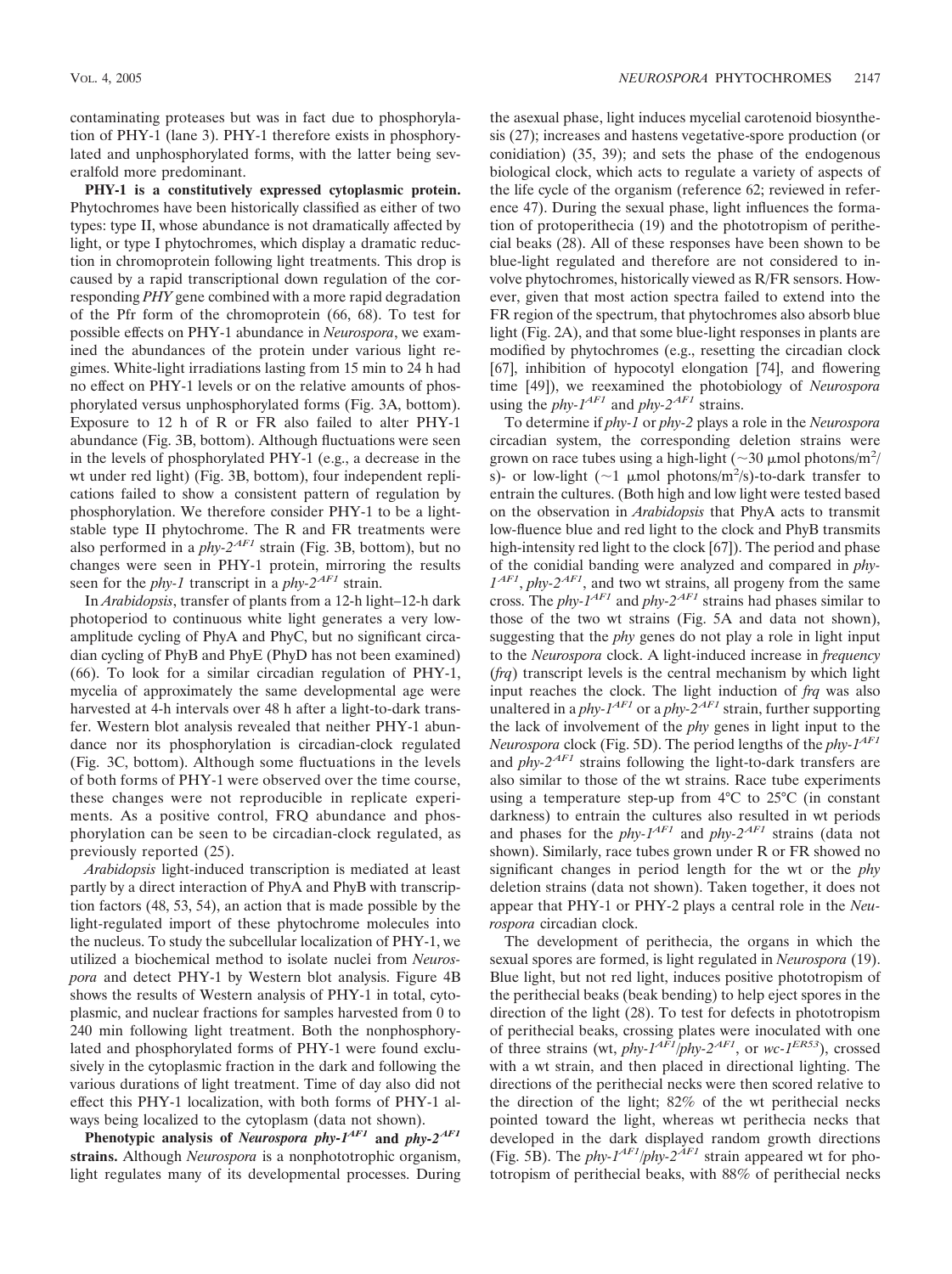

FIG. 5. PHY-1 and PHY-2 do not play a role in previously described *Neurospora* photobiology. *phy-1 AF1* and *phy-2 AF1* strains were assayed for defects in developmental processes known to be light regulated (A, B, and D) and for novel photobiology (C). (A) PHY-1 and PHY-2 do not play<br>roles in light resetting of the *Neurospora* clock. Race tubes were inoculated wi light-to-dark transfer. The period and phase of conidial production in the *phy-1<sup>AF1</sup>* and *phy-2<sup>AF1</sup>* strains were similar to those in the wt. Average periods and phases with standard errors of the mean of six race tubes for each strain are shown, together with representative race tubes. (B) PHY-1 and PHY-2 are not required for phototropism of the perithecial beak. Protoperithecia were induced in wt, *phy-1 AF1*/*phy-2 AF1*, and *wc-1 ER53* mutant strains grown on petri plates. Duplicate plates for each strain were used in a cross and then placed in the dark or in directional lighting. The orientation of the resulting perithecial beaks (black, toward; white, neutral; gray, away) was scored relative to the direction of the light and plotted as a percentage of total perithecial beaks. L, light; D, dark. (C) The linear growth rates of wt and *phy* deletion strains are similar under various intensities of red light. Total linear growth in 48 h under conditions of constant red light was measured using race tubes. The error bars are the standard deviations (SD);  $n = 3$ . (D) Light induction of the *frq, con-6*, harvested from wt, *phy-1<sup>2</sup>AF1*, and *phy-2<sup>4F1</sup>* strains grown in constant darkness or following 15 min, 30 min, or 24 h of light treatment. The transcript levels of *frq* (light induced to reset the clock), *al-2* (light-induced carotenogenesis gene), and *con-6* (light-induced conidiation gene) were determined using quantitative real-time PCR. The data are plotted with the zero-min values for each strain set to 1 so that the *y* axis indicates induction (*n*-fold) for each strain. The error bars are the SD;  $n = 3$ .

pointing toward the light. Under the same conditions, a random distribution was observed for the *wc-1* mutant, which is defective in white-light-induced perithecial phototropism (28).

Transfer of *Neurospora* cultures from the dark into the light triggers an increase in conidial production requiring the light induction of several conidiation, or *con*, genes (40, 41). We detected no gross defects in conidial production in *phy-1AF1* and *phy-2AF1* strains or in a strain containing both *phy* deletions (data not shown). On the molecular level, we also found no differences in the light induction of *con-6* and *con-10* genes in the *phy* deletion strains (Fig. 5D and data not shown). These results suggest that the *phy* genes do not play a role in the enhancement of conidiation by light. A dark-to-light transfer also stimulates carotenoid production in the mycelia, resulting in a very obvious increase in orange coloration. This carotenogenesis requires the light induction of the carotenoid bio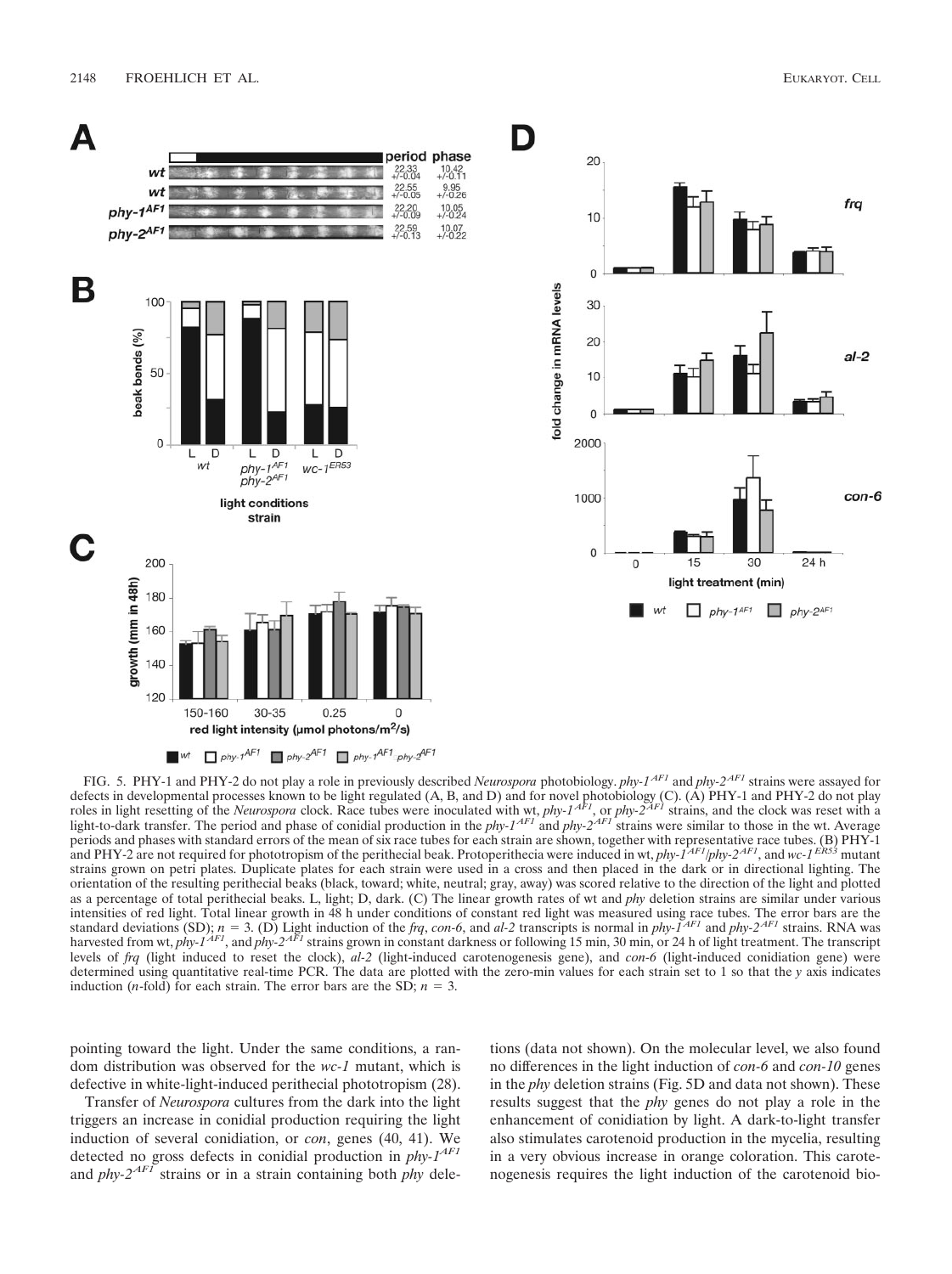synthesis genes *albino-1* (*al-1*), *albino-2* (*al-2*), and *albino-3* (*al-3*) (3, 43). Both light-induced carotenoid production and the abundance of the *al-1* and *al-2* transcripts in the *phy-1AF1* and *phy-2AF1* single and double mutants were indistinguishable from those of the wt (Fig. 5D and data not shown).

PHY-1 and PHY-2 are primarily predicted to function as sensors of R and FR, wavelengths for which no photobiological responses have been found in *Neurospora*. We therefore looked for novel photobiology, potentially R/FR regulated, which might require the activity of the *phy* genes. We first looked for gross effects of R/FR on *Neurospora* growth. Race tubes were inoculated and grown for 48 h under cool fluorescent lights; the growth fronts were marked and then transferred to continuous R or FR. After a subsequent 48 h of growth, the race tubes were removed and the linear growth of the cultures was measured. Although a slight decrease in growth with increasing light intensity is seen for all strains, we found no significant difference in the linear growth rate between wt,  $phy-P^{AF1}$ ,  $phy-2^{AF1}$ , and  $phy-P^{AF1}/phy-2^{AF1}$  strains under conditions of constant R or FR of various intensities (0.25 to 160  $\mu$ mol/photons/m<sup>2</sup>/s) (Fig. 5C). There were also no gross morphological differences between the *phy* deletion strains and the wt under the conditions tested. Similar experiments were also performed using blue light with no difference found between the *phy* deletion strains and the wt (data not shown).

Although no appreciable difference in growth under constant R or FR illumination was detected in the *phy* knockout strains, it was possible that *Neurospora* could exhibit phototropism during the asexual stage of its life cycle. To assay for phototropism, *Neurospora* was cultured using numerous different physical setups combined with various directional-lighting configurations using standard fluorescent lighting, as well as custom-fabricated light-emitting diode arrays (blue, red, and white). Using standard race tubes, cultures were inoculated at one end and then placed in chambers with a light source at one or both ends of the chamber. Both the light source and the intensity were varied, enabling the testing of a variety of lighting configurations (e.g., low-intensity red light at one end of the chamber or high-intensity red at one end and low-intensity blue at the other). Modified race tubes that enabled inoculation in the middle of the tubes, as well as 150-mm petri plates, were also used in the chambers described above. We also developed a novel means of looking for effects of light on the fine branching structure of mycelia, using thin (1-mm) vertical gels similar to those used to run protein samples. Standard solid growth medium was poured between two glass plates, and *Neurospora* was inoculated at the top. The plates were positioned and masked so that light would reach the culture only from above or below. We could subsequently look for directional growth or effects on the mycelial branching pattern using a dissecting microscope. Stationary liquid cultures were also employed with a variety of lighting configurations. We failed to uncover any conditions or setup under which *Neurospora* displayed reproducible phototropism in wt strains or in the *phy* deletion strains (data not shown). We also considered the possibility that the PHYs might not be involved in light sensing per se but instead in heme and/or iron metabolism, so single and double *phy* mutant strains were cultured on race tubes with

limited and different sources of iron; in no case was a significant difference in growth rate or gross morphology detected.

To complement the overt R/FR phenotypic analyses of wt and *phy* deletion strains, we used available *Neurospora* DNA microarrays to look at the molecular level for potential R/FR gene regulation that could be attributed to the *Neurospora* Phys. Mycelial tissue from a wt strain was collected from liquid cultures receiving R or FR treatment for 0, 0.5, 2, or 24 h. The arrays contained  $\sim$ 1,100 unique cDNA clones (described in reference 55) representing approximately 10% of the total predicted genes in the *Neurospora* genome. Using two biologically independent sets of samples, we did not see any reproducible and verifiable changes in gene expression due to any of the R or FR treatments (data not shown). The genes on the arrays were identified by expressed sequence tag sequencing of libraries made from nondifferentiating vegetative tissue grown in the dark, with the result that light-induced genes were predicted to be severely underrepresented on the arrays. It is therefore possible that the use of arrays containing a larger set of genes might uncover R/FR regulation in *Neurospora*.

#### **DISCUSSION**

The presence of two genes with homology to phytochromes in the *Neurospora* genome was unexpected given the absence of known red- or far-red-directed responses, despite many years of photobiological investigation. In this study, we undertook a biochemical, genetic, and physiological investigation of these two new members of the PHY superfamily in hope of learning more about the functioning of phytochromes in general, and in particular, their roles in *Neurospora*.

All five of the domains (the PLD and the GAF and PHY domains, followed by the HK and RR domains) identified in PHY-1 and PHY-2 are present in Phy sequences from the filamentuous fungi *Aspergillus nidulans*, *Botryotinia fuckeliana*, *Cochliobolus heterostrophus*, *Giggerella moniliformis*, *Gibberella zeae*, and *Ustilago maydis* (10, 72), suggesting that these domains are important to this Phy subfamily. Some of these other fungal Phys also contain regions with limited similarity to the additional sequences found in PHY-1. Interestingly, Phys have been conclusively found only in filamentous fungi and are not evident in the genomes of single-cell fungi, such as *Saccharomyces cerevisiae* and *Schizosaccharomyces pombe* (72), suggesting roles for the Phys in regulating the greater developmental complexity of the filamentous morphology.

The N-terminal halves of PHY-1 and PHY-2, consisting of the PLD and the GAF and PHY domains, are predicted to function as the light sensory input module. Like Phys from eubacteria, PHY-1 and PHY-2 do not contain the positionally conserved cysteine in the GAF domain used by plant and various cyanobacterial Phys to covalently bind the bilin via a thiol-ether linkage (reviewed in reference 72). Like other fungal Phys, a small hydrophobic residue (Val/Ile) is in this position (Fig. 1B). From a limited study of bacterial Phys, it appears that a cysteine within the PLD serves as the bilin attachment site in this subgroup (31, 37, 38). Similar to all other identified fungal Phy sequences, PHY-1 and PHY-2 contain this conserved cysteine (Fig. 1B). A 515-amino-acid recombinant fragment of PHY-2 containing just the PLD and the GAF domain was able to covalently attach both BV and PCB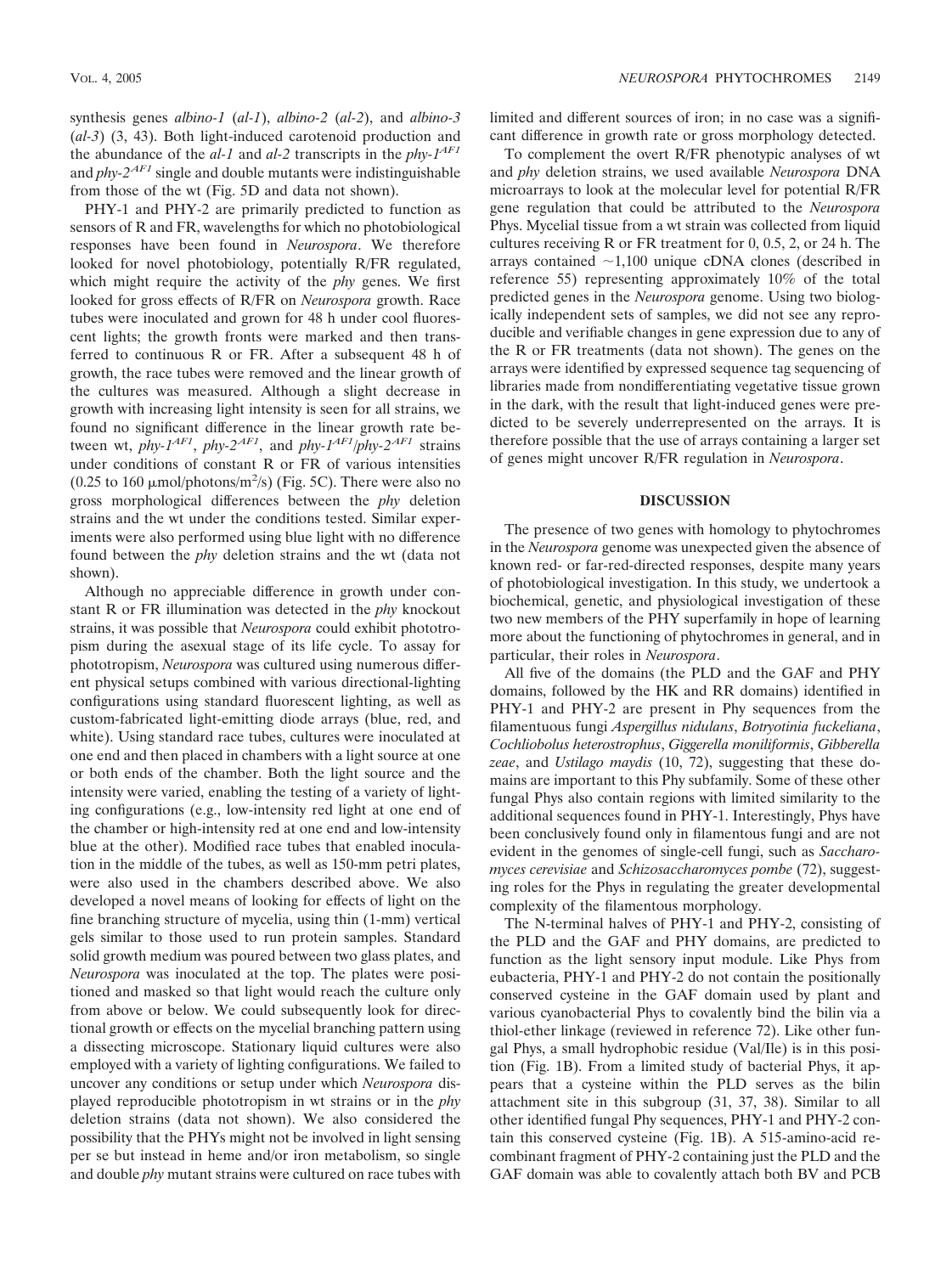to form R/FR photochromic adducts. These results confirm that PHY-2 and, most probably, PHY-1 are capable of autocatalytically attaching bilins and functioning as typical Phy photoreceptors. The BV–PHY-2 Pr absorption maximum  $(\sim 693 \text{ nm})$  was slightly red shifted compared to those of plant Phys  $(\sim]666$  nm) and cyanobacterial phytochromes (Cphs) (-654 nm) but similar to BV-bacteriophytochromes (BphPs)  $(\sim 698 \text{ nm})$ . The P $\Phi$ B/PCB precursor BV is used by BphPs as the chromophore, and it is likely that PHY-1 and PHY-2 also use BV as the natural chromophore, based on their similarity to bacteriophytochromes. However, BLAST searches of the *Neurospora* genome have so far failed to uncover a possible heme oxygenase that is required to generate BV from heme.

The C-terminal halves of PHY-1 and PHY-2, containing the HK and RR domains, appear to be hybrid TC-histidine kinase sensory output modules. Originally identified in bacteria, TC-HK phosphorelays are minimally composed of a sensor HK protein and a separate RR protein that helps many organisms sense and adapt to their environments. The appropriate environmental signal (e.g., nutrient levels, osmolarity, light, or oxygen levels) triggers the autophosphorylation of a conserved histidine residue by the HK domain in an ATP-dependent manner. The phosphoryl group is then transferred to a conserved aspartate residue in the RR, with this differential phosphorylation directing an appropriate output, such as a change in transcription, motility, or signaling, through a kinase cascade (reviewed in reference 61). The HK domains of PHY-1 and PHY-2 contain the conserved H box, including the positional conserved histidine that is the site of autophosphorylation, and the N and G boxes that participate in ATP binding (Fig. 1B). The phosphorylated form of PHY-1 could represent a more long-lived autophosphorylated species generated by this reaction sequence. The presence of the appended RR likely means that the histidine phosphate is transferred intramolecularly to the RR aspartate, rather than to a second separate RR polypeptide during signal transmission.

The absence of an output domain following the RR implies that additional phosphorelay steps are required before signal output by both PHY-1 and PHY-2. In similarly organized TC-HK systems, the RR aspartate-bound phosphate is transferred to the histidine of a separate histidine phosphotransferase (HPT) protein, and then ultimately, the phosphate is transferred to an aspartate in a second RR protein (reviewed in reference 61). The roles of these additional phosphorelay steps are unknown, but it has been speculated that this design enables integration of multiple input signals to a single output. *Neurospora* is predicted to contain nine additional hybrid HKs that could sense a variety of environmental signals (8, 10). One of these HKs, Nik-1/Os-1 (NCU02815.1), plays a role in hyphal development and may be involved in sensing osmolarity (1, 64). *Neurospora* is predicted to express only one HPT protein (NCU01489.1) and two RRs (NCU01895.1 and NCU02413.1). This small number suggests that the 11 hybrid HKs in *Neurospora* converge to activate only a few common pathways. Therefore, it is possible that the R/FR signaling by PHY-1 and PHY-2 are integrated with other HK signaling systems. The possibility that more than one signal is required before output could explain why we have so far failed to uncover any responses under PHY-1 or PHY-2 control using just R/FR as the signal.

The analysis of transcript regulation indicates that both *Neurospora phy* genes are expressed, with Northern analysis suggesting relatively low expression of *phy-2*. In *Arabidopsis*, transcription of *PHYA*, and to a lesser extent *PHYB*, is under negative control by light, with the accumulation of mRNA inversely related to the fluence rate (9, 15). R reduces *PHYA* transcript levels through the action of the PhyB protein, whereas FR reduces *PHYA* transcript levels through the action of the PhyA protein itself (9). We did not find changes in either light quality or quantity to have an effect on the levels of *Neurospora phy-1* or *phy-2* transcript. As such, the *Neurospora* PHYs are similar to *Arabidopsis PHYC*, *PHYD*, and *PHYE*, which display little or no photoregulation. At the protein level, light also causes a dramatic decrease in *Arabidopsis* PhyA protein and, to a much lesser extent, PhyB and PhyC (66, 68). However, similar to *Arabidopsis* PhyD and PhyE, we found no effect of light on PHY-1 protein levels. *phy-1*, but not *phy-2*, transcript exhibited a low-amplitude circadian rhythm under constant conditions. In contrast, PHY-1 protein levels lacked circadian regulation, consistent with the protein being quite stable compared to the 24-h time scale of the *phy-1* RNA rhythm. Interestingly, this type of regulation, circadian transcription but constitutive protein abundance, has also been seen for *Arabidopsis* PhyB and PhyC.

We found that neither light nor time of day alters PHY-1 cytoplasmic localization. In contrast, *Arabidopsis* PhyA and PhyB translocate to the nucleus following white-light treatment, with PhyA nuclear levels peaking within 10 min and PhyB requiring 6 h for maximal translocation (32–34, 60, 63, 76). The lack of light-regulated shuttling of PHY-1 into the nucleus, as well as the complete lack of PHY-1 in the nucleus, may be reasonable, considering the domain structure and potential signaling mechanism of PHY-1. As mentioned above, PHY-1 is a hybrid histidine kinase containing both a histidine kinase domain and a receiver domain within a single polypeptide. One of the most intensively studied hybrid histidine kinases, *S. cerevisiae*'s Sln1, is localized to the plasma membrane, where it detects osmotic stress to the cell. One of Sln1's downstream signaling partners is Skn7, which is a nucleus-localized transcription factor. Signaling between Sln1 in the plasma membrane and Skn7 in the nucleus is speculated to be mediated by the shuttling of the HPT protein Ypd1, which is small enough  $(\sim 20 \text{ kDa})$  to freely diffuse into the nucleus (reviewed in reference 61). In an analogous fashion, PHY-1 and PHY-2, along with the 11 other hybrid histidine kinases, could be localized to the cytoplasm or plasma membrane, with a single HPT shuttling to nucleus-bound response regulator proteins.

Although the expression, regulation, and in vitro photochemistry of *Neurospora* PHY-1 and PHY-2 strongly suggest that they have a photobiological role in *Neurospora*, we have failed to identify specific processes under their control. Much of *Neurospora* photobiology is regulated by blue light in a WC-1/WC-2-dependent manner. However, it remains possible that some are also sensitive to R and/or FR, as is the case for many photoresponses in plants that involve multiple photoreceptors with overlapping functions (12). In the filamentous fungus *Aspergillus nidulans*, conidiation is elicited by exposure to red light in the range of 690 to 710 nm (51), with the same wavelengths also causing a delay in sexual sporulation (11). More recently, a role for red light, mediated by a phytochrome,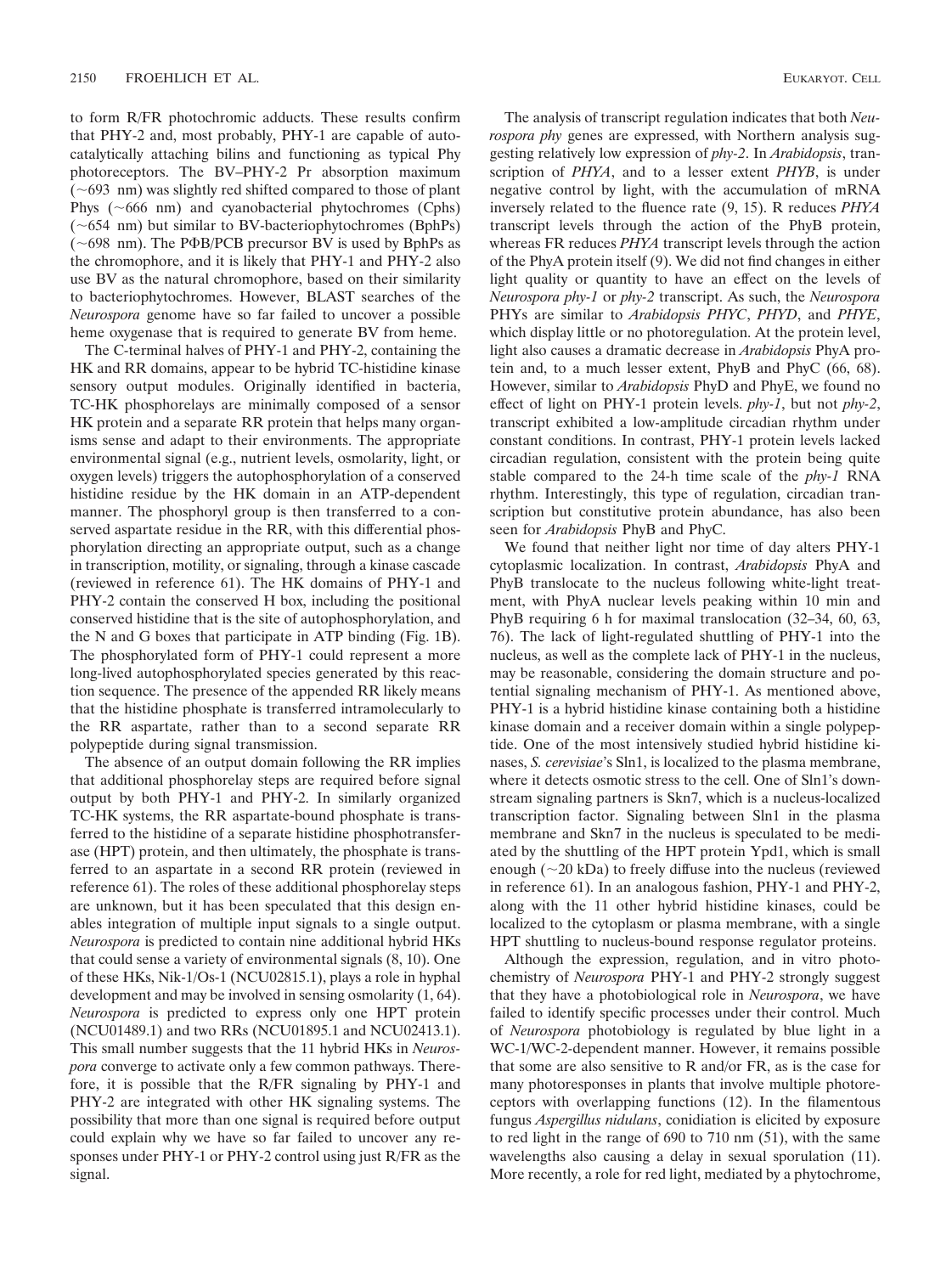was seen in blocking sexual development in *Aspergillus* (7a). Interestingly, blue light (maximum,  $\sim$ 463 nm) has also been found to have the same effects on conidiation and sexual sporulation, but only in a strain with a mutation in the *bliA1* gene (11, 75). This suggests that blue-light regulation does exist in *Aspergillus* but that it is inhibited under standard laboratory conditions by a *bliA1*-dependent mechanism. A similar situation may exist in *Neurospora*, with blue-light regulation readily apparent but red/far-red signaling inhibited under laboratory conditions. This is supported by the fact that the known *Neurospora* photobiological processes are strongly regulated by many additional environmental factors, such as desiccation, gas concentrations, and available nutrients (e.g., conidiation is greatly increased by small increases in the amount of available carbon and inhibited by small increases in  $CO<sub>2</sub>$  levels.). R/FR regulation of *Neurospora*'s various developmental processes may occur only under specific conditions when inhibition of PHY signaling (potentially by some of the other nine HK proteins) is prevented. Systematically varying growth conditions may enable the empirical determination of conditions under which R/FR light perceived by the *Neurospora* phytochromes is translated into appropriate regulation of developmental processes, such as conidiation and carotenogenesis.

#### **ACKNOWLEDGMENTS**

We thank Bill Belden for help with protein expression and purification, Carol Ringelberg for help with the microarray experiments, and Baruch Karniol for assistance with the sequence alignments.

This work was supported by grants from the NIH (R37 GM34985 to J.C.D. and MH44651 to J.C.D. and J.L.) and NSF grants MCB-0084509 to J.L. and MCB 0424062 to R.D.V.

#### **REFERENCES**

- 1. **Alex, L. A., K. A. Borkovich, and M. I. Simon.** 1996. Hyphal development in *Neurospora crassa*: involvement of a two-component histidine kinase. Proc. Natl. Acad. Sci. USA **93:**3416–3421.
- 2. **Aronson, B. D., K. A. Johnson, J. J. Loros, and J. C. Dunlap.** 1994. Negative feedback defining a circadian clock: autoregulation of the clock gene *frequency*. Science **263:**1578–1584.
- 3. **Baima, S., G. Macino, and G. Morelli.** 1991. Photoregulation of the *albino-3* gene in *Neurospora crassa*. J. Photochem. Photobiol. B **11:**107–115.
- 4. **Ballario, P., P. Vittorioso, A. Magrelli, C. Talora, A. Cabibbo, and G. Macino.** 1996. WHITE COLLAR-1, a central regulator of blue light responses in Neurospora, is a zinc finger protein. EMBO J. **15:**1650–1657.
- 5. **Bhoo, S. H., S. J. Davis, J. Walker, B. Karniol, and R. D. Vierstra.** 2001. Bacteriophytochromes are photochromic histidine kinases using a biliverdin chromophore. Nature **414:**776–779.
- 6. **Bieszke, J. A., E. L. Braun, L. E. Bean, S. Kang, D. O. Natvig, and K. A. Borkovich.** 1999. The *nop-1* gene of *Neurospora crassa* encodes a seven transmembrane helix retinal-binding protein homologous to archaeal rhodopsins. Proc. Natl. Acad. Sci. USA **96:**8034–8039.
- 7. **Bieszke, J. A., E. N. Spudich, K. L. Scott, K. A. Borkovich, and J. L. Spudich.** 1999. A eukaryotic protein, NOP-1, binds retinal to form an archaeal rhodopsinlike photochemically reactive pigment. Biochemistry **38:**14138–14145.
- 7a.**Blumenstein, A., K. Vienken, R. Tasler, J. Purschwitz, D. Veith, N. Frankenberg-Dinkel, and R. Fischer.** 2005. The *Aspergillus nidulans* phytochrome FphA represses sexual development in red light. Curr. Biol. **15:**1833–1838.
- 8. **Borkovich, K. A., L. A. Alex, O. Yarden, M. Freitag, G. E. Turner, N. D. Read, S. Seiler, D. Bell-Pedersen, J. Paietta, N. Plesofsky, M. Plamann, M. Goodrich-Tanrikulu, U. Schulte, G. Mannhaupt, F. E. Nargang, A. Radford, C. Selitrennikoff, J. E. Galagan, J. C. Dunlap, J. J. Loros, D. Catcheside, H. Inoue, R. Aramayo, M. Polymenis, E. U. Selker, M. S. Sachs, G. A. Marzluf, I. Paulsen, R. Davis, D. J. Ebbole, A. Zelter, E. R. Kalkman, R. O'Rourke, F. Bowring, J. Yeadon, C. Ishii, K. Suzuki, W. Sakai, and R. Pratt.** 2004. Lessons from the genome sequence of *Neurospora crassa*: tracing the path from genomic blueprint to multicellular organism. Microbiol. Mol. Biol. Rev. **68:**1–108.
- 9. **Canton, F. R., and P. H. Quail.** 1999. Both *phyA* and *phyB* mediate lightimposed repression of *PHYA* gene expression in Arabidopsis. Plant Physiol. **121:**1207–1215.
- 10. **Catlett, N. L., O. C. Yoder, and B. G. Turgeon.** 2003. Whole-genome analysis

of two-component signal transduction genes in fungal pathogens. Eukaryot. Cell **2:**1151–1161.

- 11. **Champe, S. P., D. L. Nagle, and L. N. Yager.** 1994. Sexual sporulation. Prog. Ind. Microbiol. **29:**429–454.
- 12. **Chen, M., J. Chory, and C. Fankhauser.** 2004. Light signal transduction in higher plants. Annu. Rev. Genet. **38:**87–117.
- 13. **Cheng, P., Q. He, Y. Yang, L. Wang, and Y. Liu.** 2003. Functional conservation of light, oxygen, or voltage domains in light sensing. Proc. Natl. Acad. Sci. USA **100:**5938–5943.
- 14. **Cherry, J. R., D. Hondred, J. M. Walker, J. M. Keller, H. P. Hershey, and R. D. Vierstra.** 1993. Carboxy-terminal deletion analysis of oat phytochrome A reveals the presence of separate domains required for structure and biological activity. Plant Cell **5:**565–575.
- 15. **Clack, T., S. Mathews, and R. A. Sharrock.** 1994. The phytochrome apoprotein family in Arabidopsis is encoded by five genes: the sequences and expression of PHYD and PHYE. Plant Mol. Biol. **25:**413–427.
- 16. **Collett, M. A., N. Garceau, J. C. Dunlap, and J. J. Loros.** 2002. Light and clock expression of the *Neurospora* clock gene *frequency* is differentially driven by but dependent on WHITE COLLAR-2. Genetics **160:**149–158.
- 17. **Crosthwaite, S. K., J. J. Loros, and J. C. Dunlap.** 1995. Light-induced resetting of a circadian clock is mediated by a rapid increase in *frequency* transcript. Cell **81:**1003–1012.
- 18. **Davis, R.** 2000. NEUROSPORA, contributions of a model organism. Oxford University Press, New York, N.Y.
- 19. **Degli-Innocenti, F., U. Pohl, and V. E. Russo.** 1983. Photoinduction of protoperithecia in *Neurospora crassa* by blue light. Photochem. Photobiol. **37:**49–51.
- 20. **Dunlap, J. C.** Blue light photoreceptors—beyond phototropins and cryptochromes. *In* E. Schaefer and F. Nagy (ed.), Photomorphogenesis in plants, a textbook, in press. Kluwer Academic Publishers, Dordrecht, The Netherlands.
- 21. **Dunlap, J. C., and J. J. Loros.** 2005. Neurospora photoreceptors, p. 371–390. *In* W. Briggs and J. Spudich (ed.), Handbook of photosensory receptors. Wiley-VCH, Berlin, Germany.
- 22. **Froehlich, A. C., Y. Liu, J. J. Loros, and J. C. Dunlap.** 2002. WHITE COLLAR-1, a circadian blue light photoreceptor, binding to the *frequency* promoter. Science **297:**815–819.
- 23. **Froehlich, A. C., A. Pregueiro, K. Lee, D. Denault, H. Colot, M. Nowrousian, J. J. Loros, and J. C. Dunlap.** 2003. The molecular workings of the Neurospora biological clock. Novartis Found. Symp. *253***:**184–198. (Discussion, **253:** 102–109, 198–202, 281–284.)
- 24. **Galagan, J. E., S. E. Calvo, K. A. Borkovich, E. U. Selker, N. D. Read, D. Jaffe, W. FitzHugh, L. J. Ma, S. Smirnov, S. Purcell, B. Rehman, T. Elkins, R. Engels, S. Wang, C. B. Nielsen, J. Butler, M. Endrizzi, D. Qui, P. Ianakiev, D. Bell-Pedersen, M. A. Nelson, M. Werner-Washburne, C. P. Selitrennikoff, J. A. Kinsey, E. L. Braun, A. Zelter, U. Schulte, G. O. Kothe, G. Jedd, W. Mewes, C. Staben, E. Marcotte, D. Greenberg, A. Roy, K. Foley, J. Naylor, N. Stange-Thomann, R. Barrett, S. Gnerre, M. Kamal, M. Kamvysselis, E. Mauceli, C. Bielke, S. Rudd, D. Frishman, S. Krystofova, C. Rasmussen, R. L. Metzenberg, D. D. Perkins, S. Kroken, C. Cogoni, G. Macino, D. Catcheside, W. Li, R. J. Pratt, S. A. Osmani, C. P. DeSouza, L. Glass, M. J. Orbach, J. A. Berglund, R. Voelker, O. Yarden, M. Plamann, S. Seiler, J. Dunlap, A. Radford, R. Aramayo, D. O. Natvig, L. A. Alex, G. Mannhaupt, D. J. Ebbole, M. Freitag, I. Paulsen, M. S. Sachs, E. S. Lander, C. Nusbaum, and B. Birren.** 2003. The genome sequence of the filamentous fungus *Neurospora crassa*. Nature **422:**859–868.
- 25. **Garceau, N. Y., Y. Liu, J. J. Loros, and J. C. Dunlap.** 1997. Alternative initiation of translation and time-specific phosphorylation yield multiple forms of the essential clock protein FREQUENCY. Cell **89:**469–476.
- 26. **Garcia-Dominguez, M., M. I. Muro-Pastor, J. C. Reyes, and F. J. Florencio.** 2000. Light-dependent regulation of cyanobacterial phytochrome expression. J. Bacteriol. **182:**38–44.
- 27. **Harding, R., and W. J. Shropshire.** 1980. Photocontrol of carotenoid biosynthesis. Annu. Rev. Plant Physiol. **31:**217–238.
- 28. **Harding, R. W., and S. Melles.** 1983. Genetic analysis of phototropism of *Neurospora crassa* perithecial beaks using White Collar and Albino mutants. Plant Physiol. **72:**996–1000.
- 29. **He, Q., P. Cheng, Y. Yang, L. Wang, K. H. Gardner, and Y. Liu.** 2002. WHITE COLLAR-1, a DNA binding transcription factor and a light sensor. Science **297:**840–843.
- 30. **Heintzen, C., J. J. Loros, and J. C. Dunlap.** 2001. The PAS protein VIVID defines a clock-associated feedback loop that represses light input, modulates gating, and regulates clock resetting. Cell **104:**453–464.
- 31. **Karniol, B., J. R. Wagner, J. M. Walker, and R. D. Vierstra.** 8 July 2005 posting date. Phylogenetic analysis of the phytochrome superfamily reveals distinct microbial subfamilies of photoreceptors. Biochem. J. [Online.] doi: 10.1042/BJ20050826.
- 32. **Kim, L., S. Kircher, R. Toth, E. Adam, E. Schafer, and F. Nagy.** 2000. Light-induced nuclear import of phytochrome-A:GFP fusion proteins is differentially regulated in transgenic tobacco and Arabidopsis. Plant J. **22:**125– 133.
- 33. **Kircher, S., P. Gil, L. Kozma-Bognar, E. Fejes, V. Speth, T. Husselstein-**